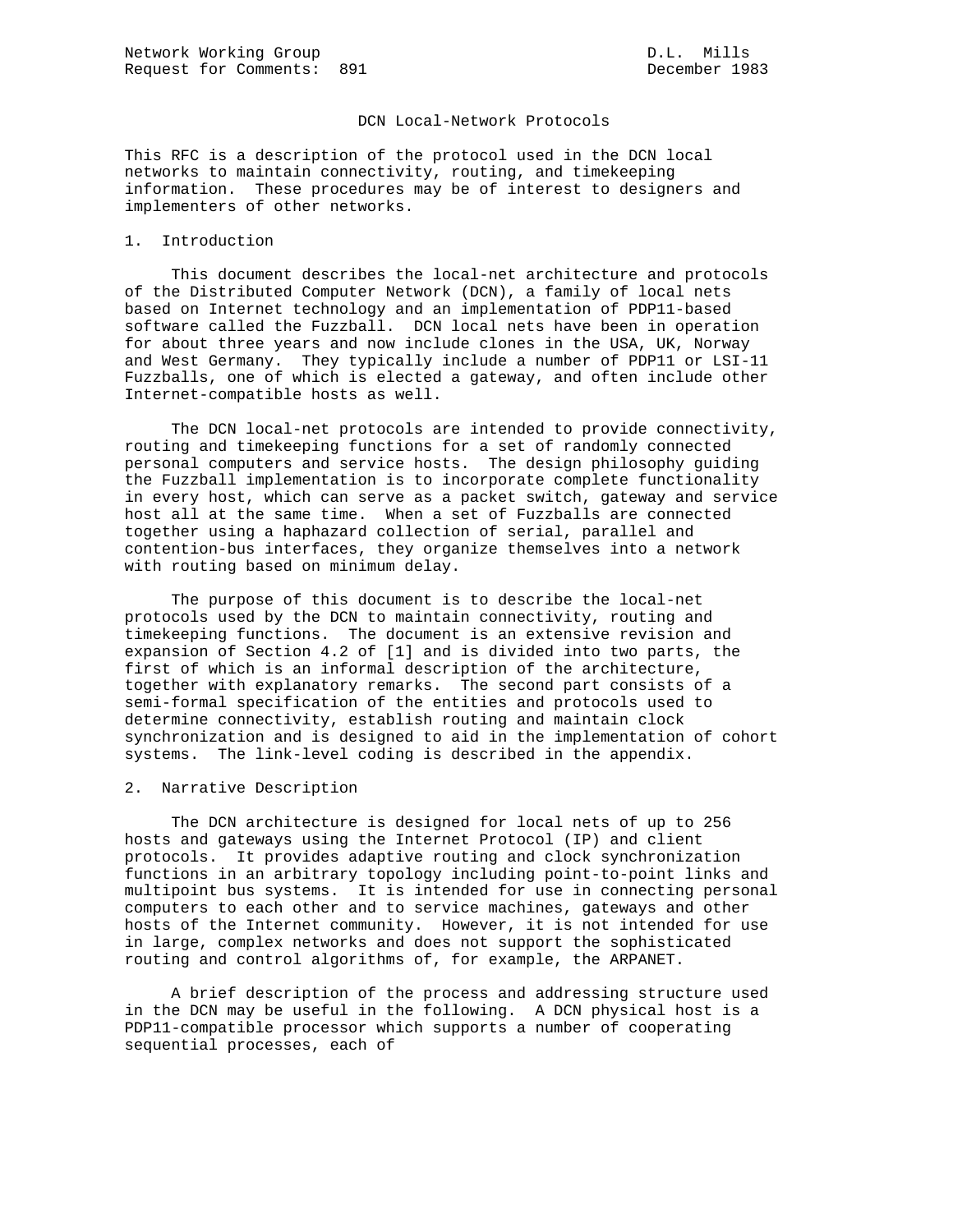DCN Local-Network Protocols Page 2 D.L. Mills

which is given a unique 8-bit identifier called its port ID. Every DCN physical host contains one or more internet processes, each of which supports a virtual host given a unique 8-bit identifier called its host ID.

 Each virtual host can support multiple internet protocols, connections and, in addition, a virtual clock. Each physical host contains a physical clock which can operate at an arbitrary rate and, in addition, a 32-bit logical clock which operates at 1000 Hz and is assumed to be reset each day at 0000 hours UT. Not all physical hosts implement the full 32-bit precision; however, in such cases the resolution of the logical clock may be somewhat less.

 There is a one-to-one correspondence between Internet addresses and host IDs. The host ID is formed from a specified octet of the Internet address to which is added a specified offset. The octet number and offset are selected at configuration time and must be the same for all DCN hosts sharing the local net. For class-B and class-C nets normally the fourth octet is used in this way for routing within the local net. In the case of class-B nets, the third octet is considered part of the net number by DCN hosts; therefore, this octet can be used for routing between DCN local nets. For class-A nets normally the third octet (ARPANET logical-host field) is used for routing where necessary.

 Each DCN physical host is identified by a host ID for the purpose of detecting loops in routing updates, which establish the minimum-delay paths between the virtual hosts. By convention, the physical host ID is assigned as the host ID of one of its virtual hosts. A link to a neighbor net is associated with a special virtual host, called a gateway, which is assigned a unique host ID.

 The links connecting the various physical hosts together and to foreign nets can be distributed in arbitrary ways, so long as the net remains fully connected. If full connectivity is lost, due to a link or host fault, the virtual hosts in each of the surviving segments can continue to operate with each other and, once connectivity is restored, with all of them.

 Datagram routing is determined entirely by internet address there is no local leader as in the ARPANET. Each physical host contains two tables, the Host Table, which is used to determine the outgoing link to each other local-net host, and the Net Table, which is used to determine the outgoing host (gateway) to each other net. The Host Table contains estimates of roundtrip delay and logical-clock offset for all virtual hosts in the net and is indexed by host ID. For the purpose of computing these estimates the delay and offset of each virtual host relative to the physical host in which it resides is assumed zero. The single exception to this is a special virtual host associated with an NBS radio time-code receiver, where the offset is computed relative to the broadcast time.

 The Net Table contains an entry for every neighbor net that may be connected to the local net and, in addition, certain other nets that are not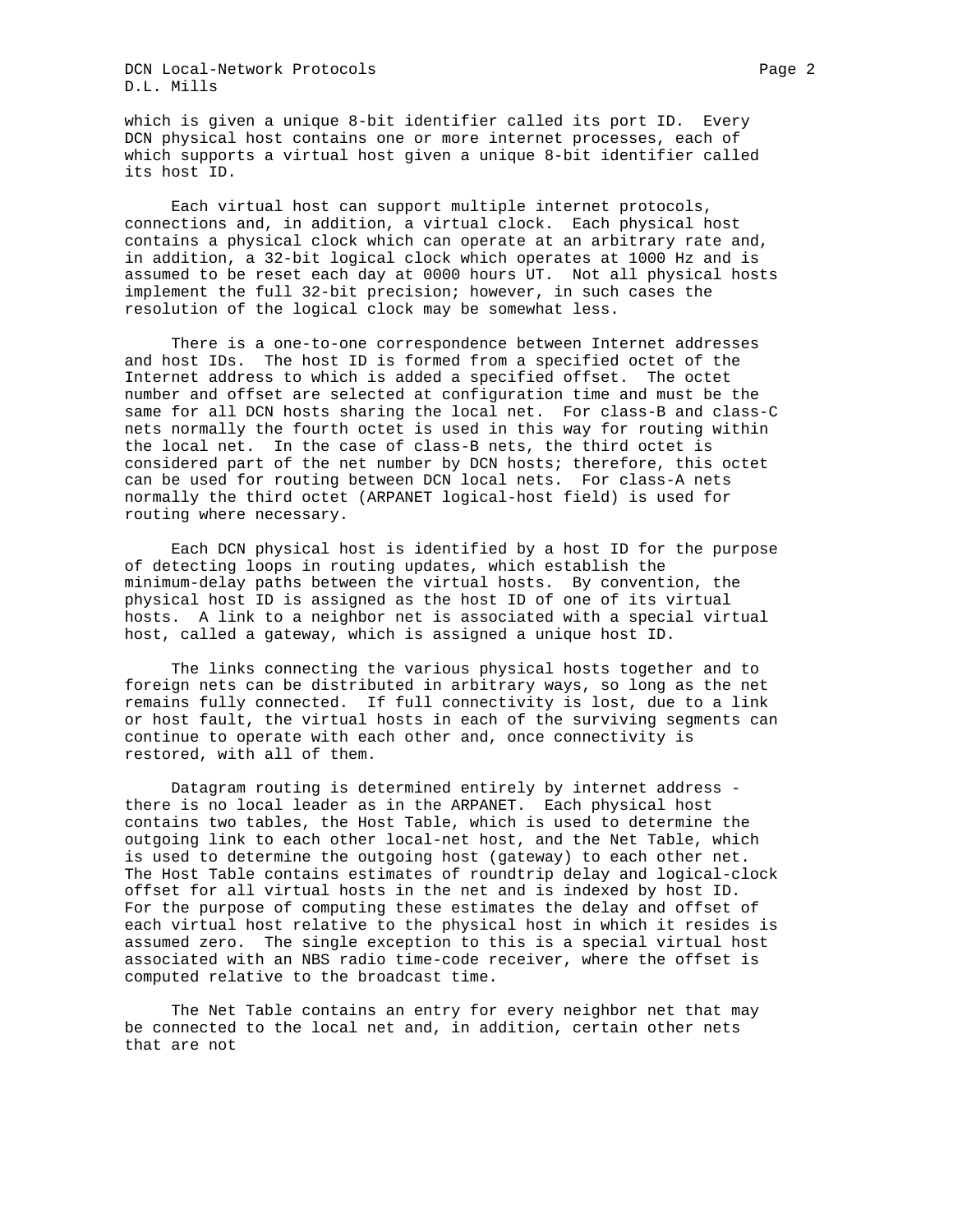DCN Local-Network Protocols Page 3 D.L. Mills

neighbors. Each entry contains the net number, as well as the host ID of the local-net gateway to that net. The routing function simply looks up the net number in the Net Table, finds the host ID of the gateway and retrieves the port ID of the net-output process from the Host Table. Other information is included in the Host Table and Net Table as described below.

 The delay and offset estimates are updated by HELLO messages exchanged on the links connecting physical-host neighbors. The HELLO messages are exchanged frequently, but not so as to materially degrade the throughput of the link for ordinary data messages. A HELLO message contains a copy of the delay and offset information from the Host Table of the sender, as well as information to compute the roundtrip delay and logical-clock offset of the receiver relative to the sender.

 The routing algorithm is similar to that (formerly) used in the ARPANET and other places in that the roundtrip (biased) delay estimate calculated to a neighbor is added to each of the delay estimates given in its HELLO message and compared with the corresponding delay estimates in the Host Table. If a delay computed in this way is less than the delay already in the Host Table, the routing to the corresponding virtual host is changed accordingly. The detailed operation of this algorithm, which includes provisions for host up-down logic and loop suppression, is summarized in a later section.

 DCN local nets are self-configuring for all hosts and neighbor nets; that is, the routing algorithms will find minimum-delay paths between all hosts and gateways to neighbor nets. In addition, timekeeping information can be exchanged using special HELLO messages between neighboring DCN local nets. For routing beyond neighbor nets additional entries can be configured in the Net Tables as required. In addition, a special entry can be configured in the Net Tables which specifies the host ID of the gateway to all nets not explicitly included in the table.

 For routing via the ARPANET and its reachable nets a selected local-net host is equipped with an IMP interface and configured with a GGP/EGP Gateway process. This process maintains the Net Table of the local host, including ARPANET leaders, dynamically as part of the GGP/EGP protocol interactions with other ARPANET gateways. GGP/EGP protocol interactions are possibly with non-ARPANET gateways as well.

 The portable virtual-host structure used in the DCN encourages a rather loose interpretation of addressing. In order to minimize confusion in the following, the term "host ID" will be applied only to virtual hosts, while "host number" will be applied to the physical host, called generically the DCN host.

## 2.1. Net and Host Tables

 There are two tables in every DCN host which control routing of Internet Protocol (IP) datagrams: the Net Table and the Host Table. The Net Table is used to determine the host ID of the gateway on the route to a foreign net,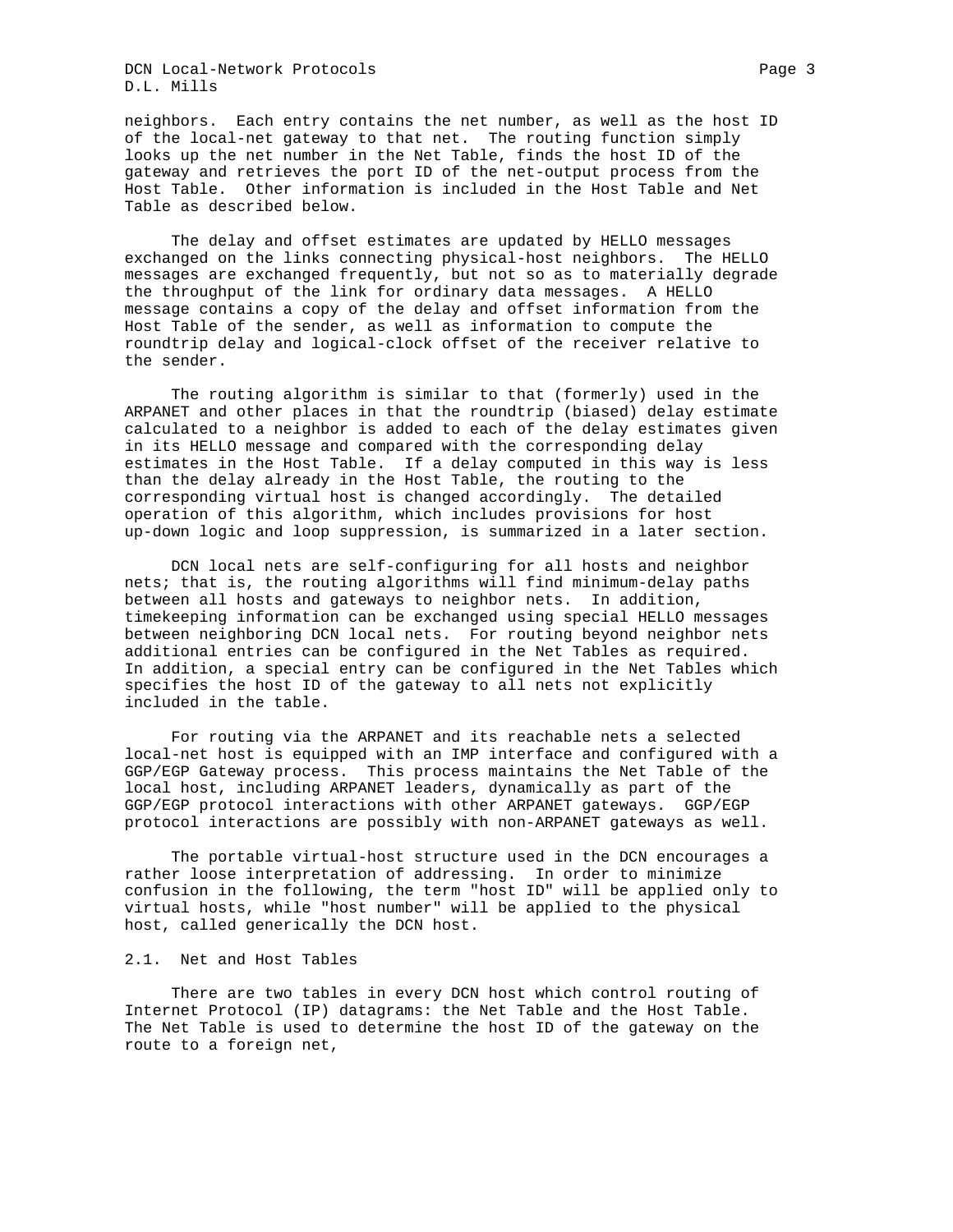DCN Local-Network Protocols Page 4 D.L. Mills

while the Host Table is used to determine the link, with respect to the DCN host, on the route to a virtual host. The Host Table is maintained dynamically using updates generated by periodic HELLO messages. The Net Table is fixed at configuration time for all DCN hosts except those that support a GGP/EGP Gateway process. In these cases the Net Table is updated as part of the gateway operations. In addition, entries in either table can be changed by operator commands.

 1 0 5 4 3 2 1 0 9 8 7 6 5 4 3 2 1 0 +-+-+-+-+-+-+-+-+-+-+-+-+-+-+-+-+ Net Name +-+-+-+-+-+-+-+-+-+-+-+-+-+-+-+-+  $|$  Net(2)  $|$  Net(1) +-+-+-+-+-+-+-+-+-+-+-+-+-+-+-+-+ | Index | Net(3) | +-+-+-+-+-+-+-+-+-+-+-+-+-+-+-+-+ | Hops | Gateway ID | +-+-+-+-+-+-+-+-+-+-+-+-+-+-+-+-+ | | Gateway Leader | | +-+-+-+-+-+-+-+-+-+-+-+-+-+-+-+-+

The Net Table format is shown in Figure 1.

Figure 1. Net Table Entry

 The "Net Name" field defines a short (RAD50) name for the net, while the "Net" fields define the class A/B/C net number. The "Gateway ID" field contains the host ID of the first gateway to the net and the "Hops" field the number of hops to it. The remaining fields are used only by the GGP/EGP Gateway process and include the "Index" field, which contains an index into the routing matrix. and the "Gateway Leader" field, which contains the (byte-swapped) local-net leader for the gateway on a neighbor net.

 The Net Table contains an indefinite number of entries and is terminated by a special entry with all "Net" fields set to zero. If the "Hops" field of this entry is less than 255, the "Gateway ID" field of this entry is used for all nets not in the table. If the "Hops" field is 255 all nets not explicitly mentioned in the table appear unreachable.

The Host Table format is shown in Figure 2.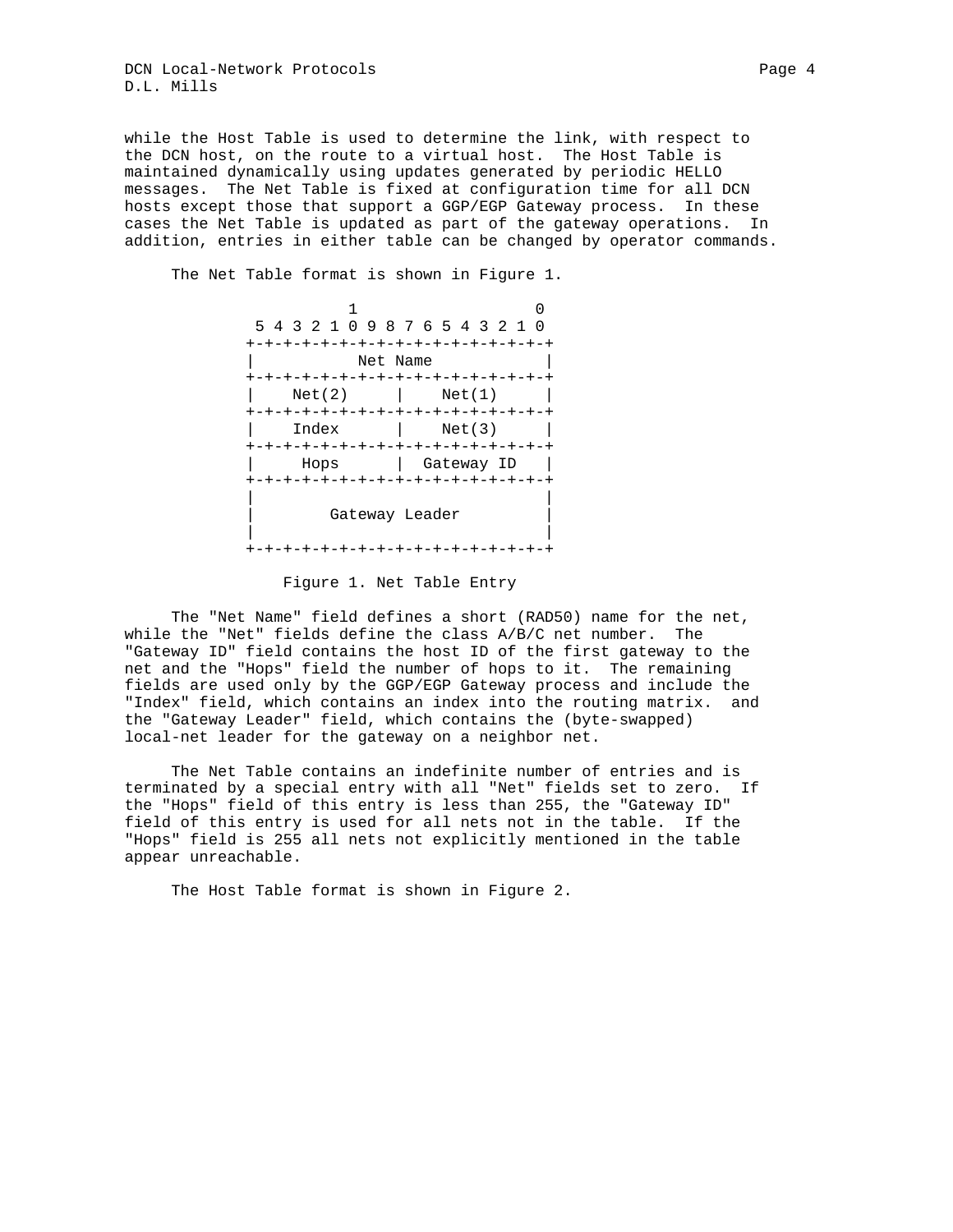

Figure 2. Host Table Entry

 The ordinal position of each Host Table entry corresponds to its host ID. The "Name" field contains a short (RAD50) name for convenient reference. The "Port ID" field contains the port ID of the net-output process on the shortest path to this virtual host and the "Delay" field contains the measured roundtrip delay to it. The "Offset" field contains the difference between the logical clock of this host and the logical clock of the local host. The "Local Leader" field contains information used to construct the local leader of the outgoing packet, for those nets that require it. The "Update Timestamp" field contains the logical clock value when the entry was last updated and the "TTL" field the time (in seconds) remaining until the virtual host is declared down.

 All fields except the "Name" field are filled in as part of the routing update process, which is initiated upon arrival of a HELLO message from a neighboring DCN host. This message takes the form of an IP datagram carrying the reserved protocol number 63 and a data field as shown in Figure 3.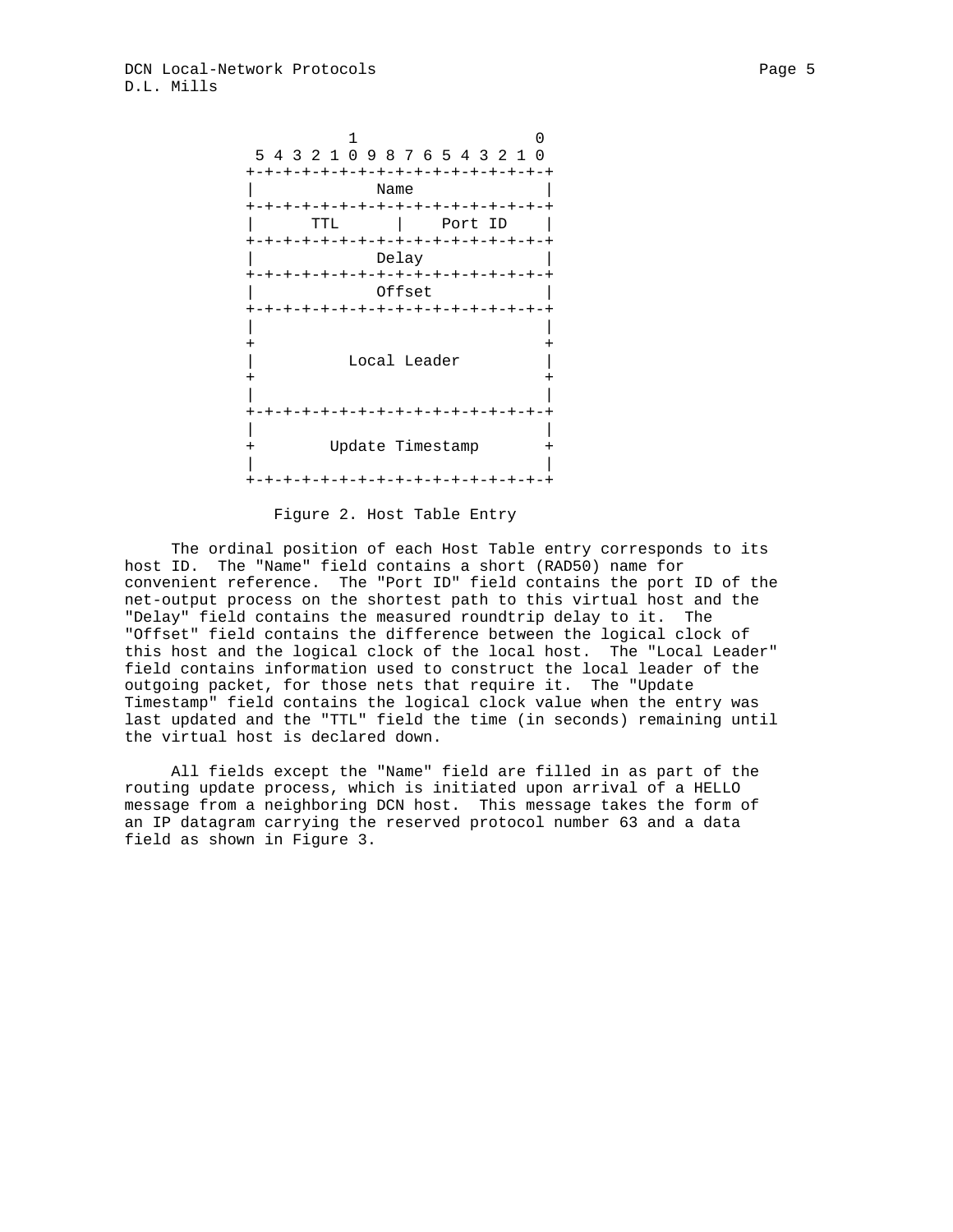

Figure 3. HELLO Message Format

 There are two HELLO message formats, depending on the length of the message. One format, sent by a DCN host to another host on the same local net, includes both the fixed and host areas shown above. The second format, sent in all other cases, includes only the fixed area.

 Note that all word fields shown are byte-swapped with respect to the ordinary PDP11 representation. The "Checksum" field contains a checksum covering the fields indicated. The "Date" and "Time" fields are filled in with the local date and time of origination. The "Timestamp" field is used in the computation of the roundtrip delay (see below). The "Offset" field contains the offset of the block af Internet addresses used by the local net. The "Delay Host n" and "Offset Host n" fields represent a copy of the corresponding entries of the Host Table as they exist at the time of origination. The "Hosts (n)" field contains the number of entries in this table.

### 2.2. Roundtrip Delay Calculations

 Periodically, each DCN physical host sends a HELLO message to its neighbor on each of the communication links common to both of them. For each of these links the sender keeps a set of state variables, including a copy of the source-address field of the last HELLO message received.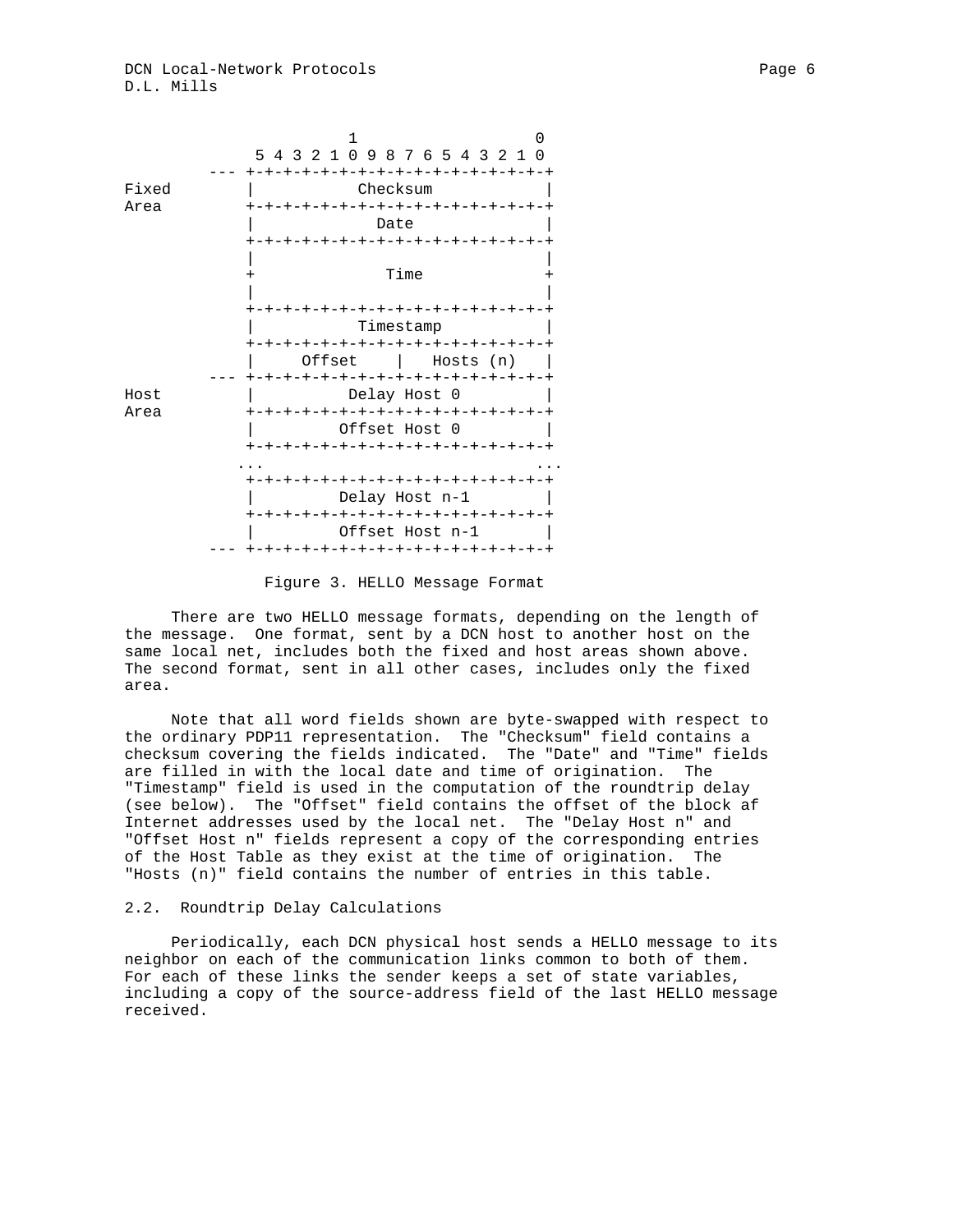When constructing a HELLO message the sender sets the destination-address field to this state variable and the source-address field to its own address. It then fills in the "Date" and "Time" fields from its logical clock and the "Timestamp" field from another state variable. It finally copies the "Delay" and "Offset" values from its Host Table into the message.

 A host receiving a HELLO message discards it if the format is bad or the checksum fails. If valid, it initializes a link state variable to show that the link is up. Each time a HELLO message is transmitted this state variable is decremented. If it decrements to zero the link is declared down.

 The host then checks if the source-address field matches the state variable containing the last address stored. If not, the link has been switched to a new host, so the state variables are flushed and the link forced into a recovery state. The host then checks if the destination-address field matches its own address. If so, the message has been looped (legal only in the case of a broadcast net) and the roundtrip delay information is corrected. The host and net areas are ignored in this case. If not, the host and net areas of the message are processed to update the Host and Net Tables.

 Roundtrip delay calculations are performed in the following way. The link input/output processes assigned each link maintain an internal state variable which is updated as each HELLO message is received and transmitted. When a HELLO message is received this variable takes the value of the "Time" field minus the current time-of-day. When the next HELLO message is transmitted, the value assigned the "Timestamp" field is computed as the low-order 16-bits of this variable plus the current time-of-day. The value of this variable is forced to zero if either the link is down of the system logical clock has been reset since the last HELLO message was received.

 If a HELLO message is received with zero "Timestamp" field, no processing other than filling in the internal state variable. Otherwise, the roundtrip delay is computed as the low-order 16-bits of the current time-of-day minus the value of this field. In order to assure the highest accuracy, the calculation is performed only if the length of the last transmitted HELLO message (in octets) matches the length of the received HELLO message.

 The above technique renders the calculation independent of the clock offsets and intervals between HELLO messages at either host, protects against errors that might occur due to lost HELLO messages and works even when a neighbor host simply forwards the HELLO message back to the originator without modifying it. The latter behavior, typical of ARPANET IMPs and gateways, as well as broadcast nets, relies on the loop-detection mechanism so that correct calculations can be made and, furthermore, that spurious host updates can be avoided.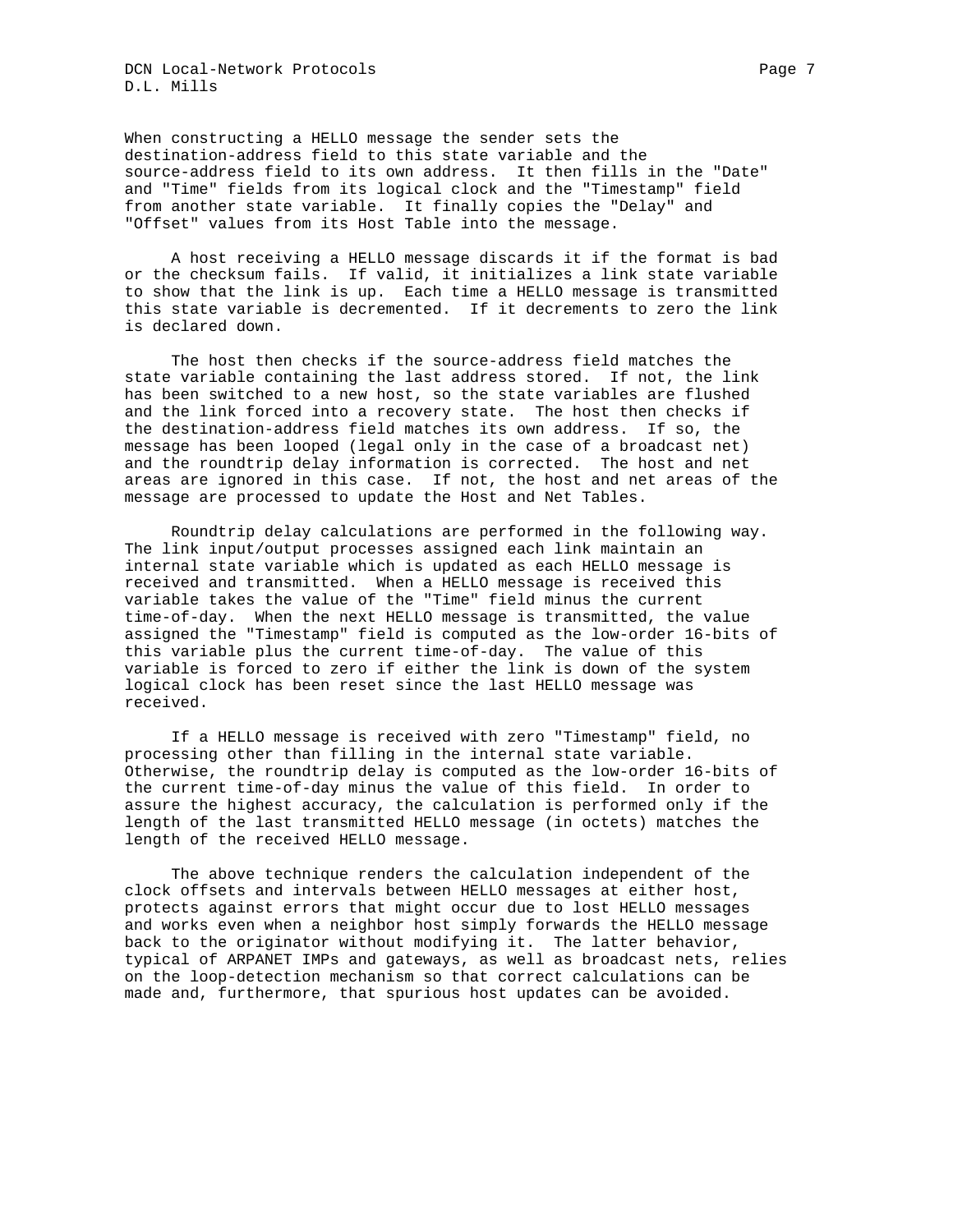When a HELLO message arrives which results in a valid roundtrip delay calculation, a host update process is performed. This consists of adding the roundtrip delay to each of the "Delay Host n" entries in the HELLO message in turn and comparing each of these calculated delays to the "Host Delay" field of the corresponding Host Table entry. Each entry is then updated according to the following rules:

- 1. If the link connects to another DCN host on the same net and the port ID (PID) of the link output process matches the "Port ID" field of the entry, then update the entry.
- 2. If the link connects to another DCN host on the same net, the PID of the link output process does not match the "Port ID" field and the calculated delay is less than the "Host Delay" field by at least a specified switching threshold (currently 100 milliseconds), then update the entry.
- 3. If the link connects to a foreign net and is assigned a host ID corresponding to the entry, then update the entry. In this case only, use as the calculated delay the roundtrip delay.
- 4. If none of the above conditions are met, or if the virtual host has been declared down and the "TTL" field contains a nonzero value, then no update is performed.

 The update process consists of replacing the "Delay" field with the calculated delay, the "Port ID" field with the PID of the link output process, the "Update Timestamp" field with the current time of day and the "TTL" field by a specified value (currently 120) in seconds. If the calculated delay exceeds a specified maximum interval (currently 30 seconds), the virtual host is declared down by setting the corresponding "Delay" field to the maximum and the remaining fields as before. For the purposes of delay calculations values less than a specified minimum (currently 100 milliseconds) are rounded up to that minimum.

 The "Offset" field is also replaced during the update process. When the HELLO message arrives, The value of the current logical clock is subtracted from the "Time" field and the difference added to one-half the roundtrip delay. The resulting sum, which represents the offset of the local clock to the clock of the sender, is added to the corresponding "Offset" field of the HELLO message and the sum replaces the "Offset" field of the Host Table. Thus, the "Offset" field in the Host Table for a particular virtual host is replaced only if that host is up and on the minimum-delay path to the DCN host.

 The purpose of the switching threshold in (2) above and the minimum delay specification in the update process is to avoid unnecessary switching between links and transient loops which can occur due to normal variations in propagation delays. The purpose of the "TTL" field test in (4) above is to ensure consistency by purging all paths to a virtual host when that virtual host goes down.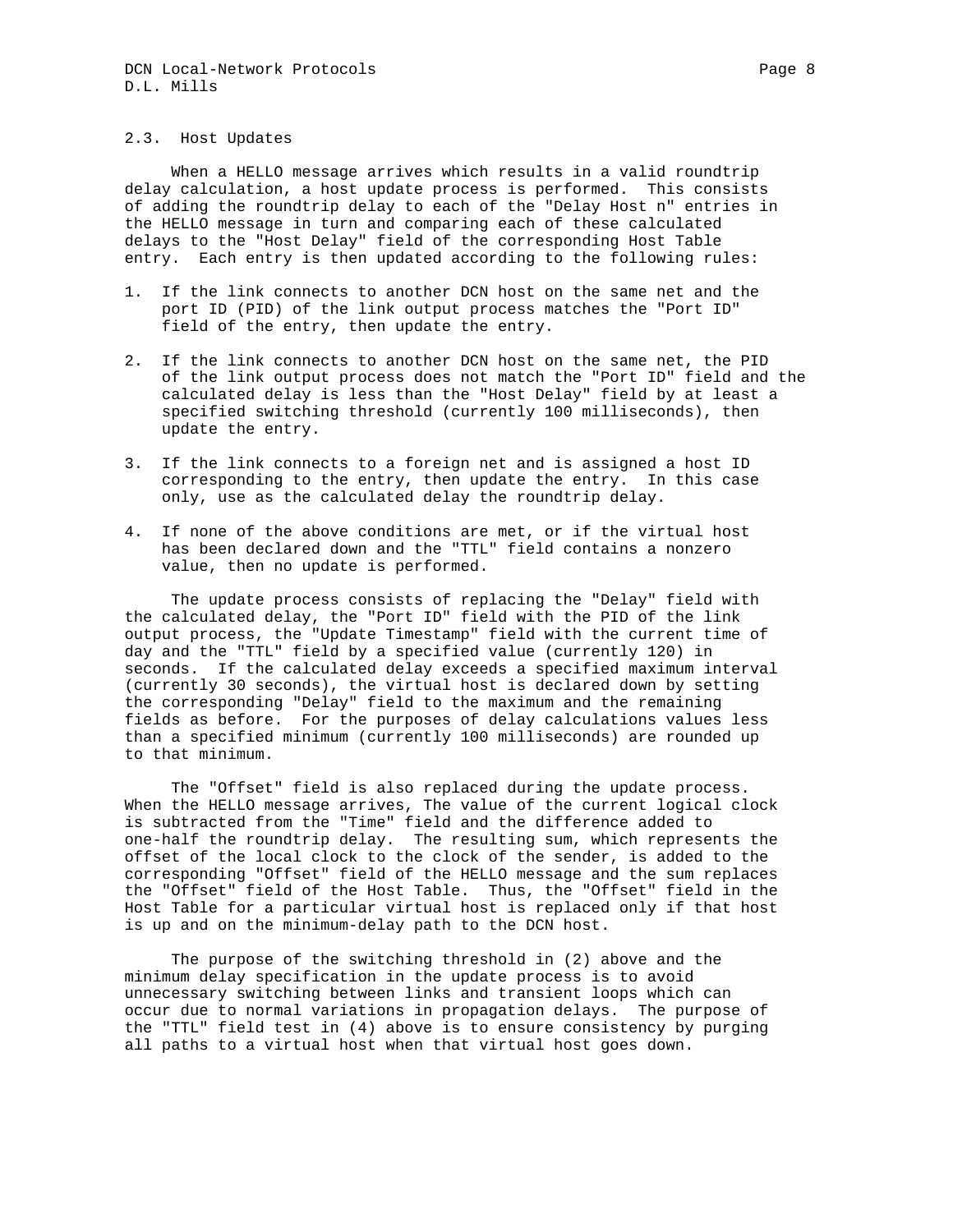DCN Local-Network Protocols **Page 9** D.L. Mills

 In addition to the updates performed as HELLO messages arrive, each virtual host in a DCN host also performs a periodic update of its own Host Table entry. The update procedure is identical to the above, except that the calculated delay and offset are taken as zero. At least one of the virtual hosts in a DCN host must have the same host ID as the host number assigned the DCN host itself and all must be assigned the same net number. Other than these, there are no restrictions on the number or addresses of internet processes resident in a single DCN host.

 It should be appreciated that virtual hosts are truly portable and can migrate about the net, should such a requirement arise. The host update protocols described here insure that the routing procedures always converge to the minimum-delay paths via operational links and DCN hosts. In the case of broadcast nets such as Ethernets, the procedures are modified slightly as described below. In this case the HELLO messages are used to determine routing from the various Ethernet hosts to destinations off the cable, as well as to provide time synchronization.

## 2.4. Timeouts

 The "TTL" field in every Host Table entry is decremented once a second in normal operation. Thus, if following a host update another update is not received within an interval corresponding to the value initialized in that field, it decrements to zero, at which point the virtual host is declared down and the Host Table entry set as described above. The 120-second interval used currently provides for at least four HELLO messages to be generated by every neighbor on every link during that interval, since the maximum delay between HELLO messages is 30 seconds on the lowest-speed link (1200 bps). Thus, if no HELLO messages are lost, the maximum number of links between any virtual host and any other is four.

 The "TTL" field is initialized at 120 seconds when an update occurs and when the virtual host is declared down. During the interval this field decrements to zero immediately after being declared down, updates are ignored. This provides a decent interval for the bad news to propagate throughout the net and for the Host Tables in all DCN hosts to reflect the fact. Thus, the formation of routing loops is prevented.

 The IP datagram forwarding procedures call for decrementing the "time-to-live" field in the IP header once per second or at each point where it is forwarded, whichever comes first. The value used currently for this purpose is 30, so that an IP datagram can live in the net no longer than that number of seconds. This is thus the maximum delay allowed on any path between two virtual hosts. If this maximum delay is exceeded in calculating the roundtrip delay for a Host Table entry, the corresponding virtual host will be declared down.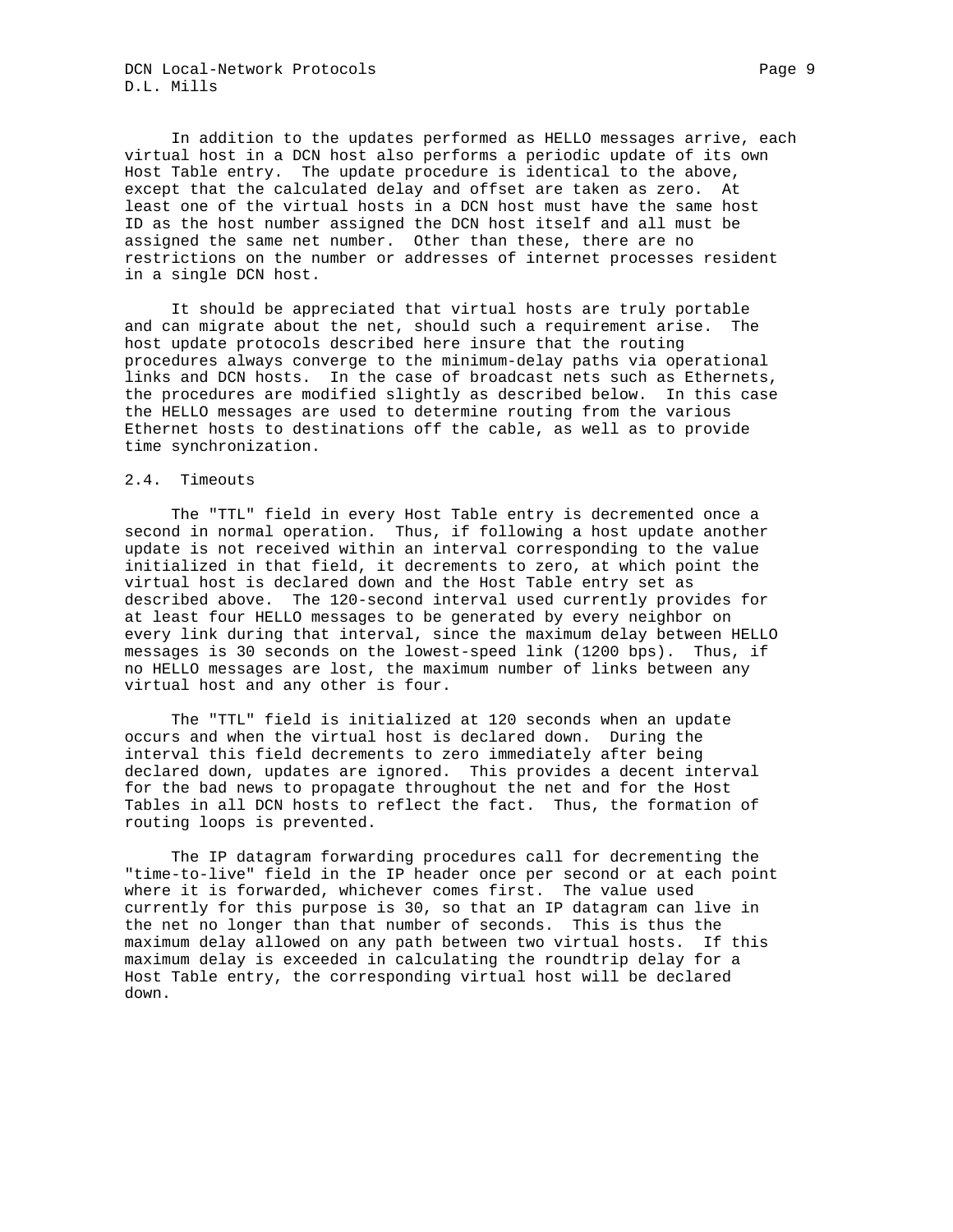DCN Local-Network Protocols **Page 10** Page 10 D.L. Mills

 The interval between HELLO messages on any link depends on the data rate supported by the link. As a general rule, this interval is set at 16 times the expected roundtrip time for the longest packet to be sent on that link. For 1200-bps asynchronous transmission and packet lengths to 256 octets, this corresponds to a maximum HELLO message interval of about 30 seconds.

 Although the roundtrip delay calculation, upon which the routing process depends, is relatively insensitive to net traffic and congestion, stochastic variations in the calculated values ordinarily occur due to coding (bit or character stuffing) and medium perturbations. In order to suppress loops and needless path changes a minimum switching threshold is incorporated into the routing mechanism (see above). The interval used for this threshold, as well as for the minimum delay on any path, is 100 milliseconds.

### 3. Formal Specification

 The following sections provide a formal framework which describe the DCN HELLO protocol. This protocol is run between neighboring DCN hosts that share a common point-to-point link and provides automatic connectivity determination, routing and timekeeping functions.

 The descriptions to follow are organized as follows: First a summary of data structures describes the global variables and packet formats. Then three processes which implement the protocol are described: the CLOCK, HELLO and HOST processes. The description of these processes is organized into sections that describe (1) the local variables used by that process, (2) the parameters and constants and (3) the events that initiate processing together with the procedures they evoke. In the case of variables a distinction is made between state variables, which retain their contents between procedure calls, and temporaries, which have a lifetime extending only while the process is running. Except as noted below, the initial contents of state variables are unimportant.

# 3.1. Data Structures

3.1.1. Global Variables

## ADDRESS

 This is a 32-bit bit-string temporary variable used to contain an Internet address.

## CLOCK-HID

 This is an eight-bit integer state variable used to contain the host ID of the local-net host to be used as the master clock. It is initialized to the appropriate value depending upon the net configuration.

## DATE

 This is a 16-bit bit-string state variable used to contain the date in RT-11 format. Bits 0-4 contain the year, with zero corresponding to 1972, bits 5-9 contain the day of the month and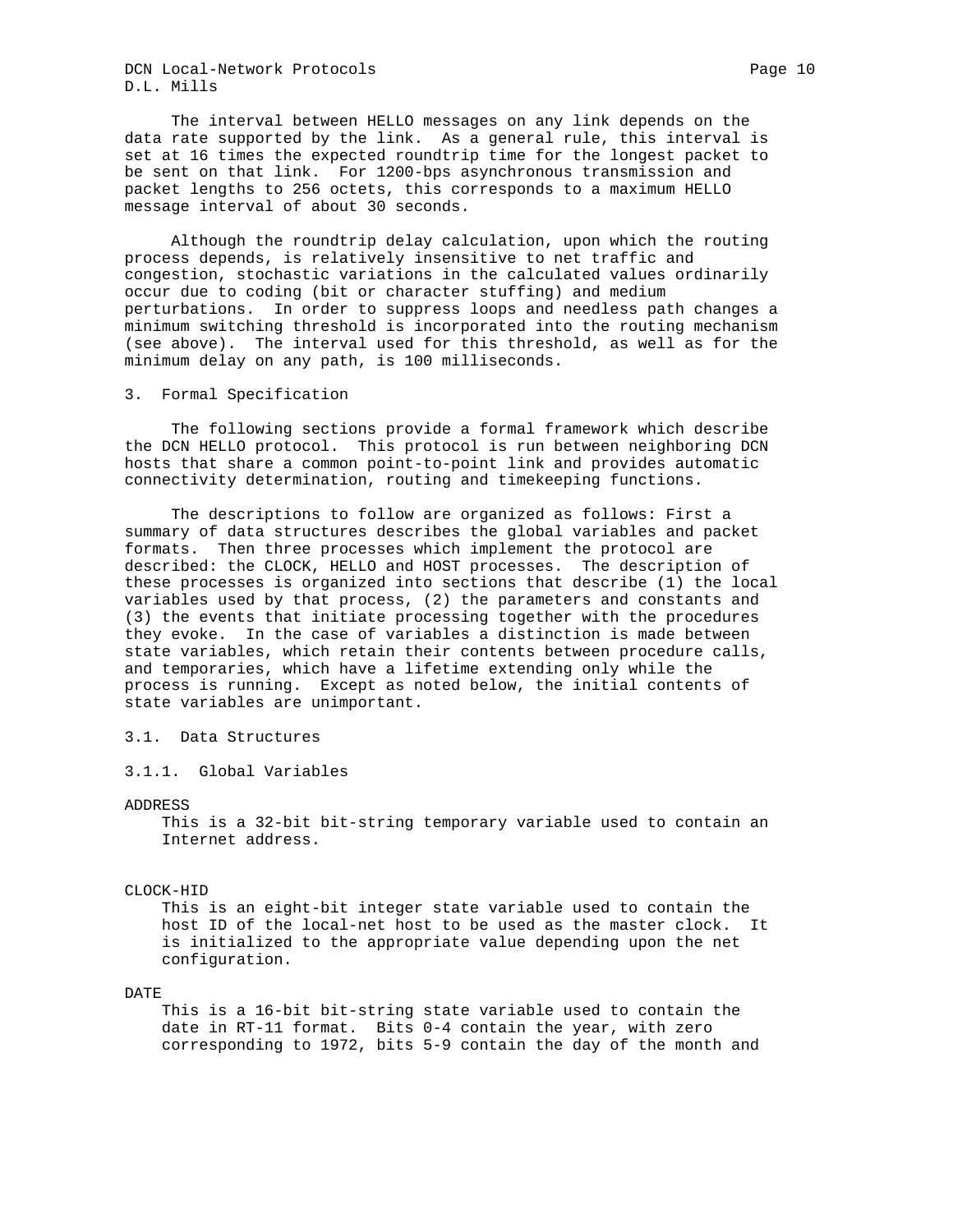## DCN Local-Network Protocols **Page 11** Page 11 D.L. Mills

bits 10-14 contain the month, starting with one for January.

DATE-VALID

 This is a one-bit state variable used to indicate whether the local date and time are synchronized with the master clock. A value of one indicates the local clock is not synchronized with the master clock. This variable is set to one initially and when the local time-of-day rolls over past midnight. It is set to zero each time a valid date and time update has been received from the master clock.

### DELAY

 This is a 16-bit integer temporary variable which represents the roundtrip delay in milliseconds to a host.

#### HID

 This is an eight-bit integer temporary variable containing the host ID of some host on the local net.

 There is a one-to-one correspondence between the Internet addresses of local hosts and their HIDs. The mapping between them is selected on the basis of the octet number of the Internet address. For DCN hosts it is the fourth octet, while for hosts directly connected to a class-A ARPANET IMP or gateway, it is the third octet (logical-host field). The contents of this octet are to be added to ADDRESS-OFFSET to form the HID associated with the address.

### HOLD

 This is an eight-bit counter state variable indicating whether timestamps are valid or not. While HOLD is nonzero, timestamps should be considered invalid. When set to some nonzero value, the counter decrements to zero at a 1-Hz rate. Its initial value is zero.

## HOST-TABLE

 This is a table of NHOSTS entries indexed by host ID (HID). There is one entry for each host in the local net. Each entry has the following format:

HOST-TABLE.DELAY

 This is a 16-bit field containing the computed roundtrip delay in milliseconds to host HID.

### HOST-TABLE.OFFSET

 This is a 16-bit field containing the computed signed offset in milliseconds which must be added to the local apparent clock to agree with the apparent clock of host HID.

HOST-TABLE.PID

 This is an eight-bit field containing the PID of the net-output process selected by the routing algorithm to forward packets to host HID.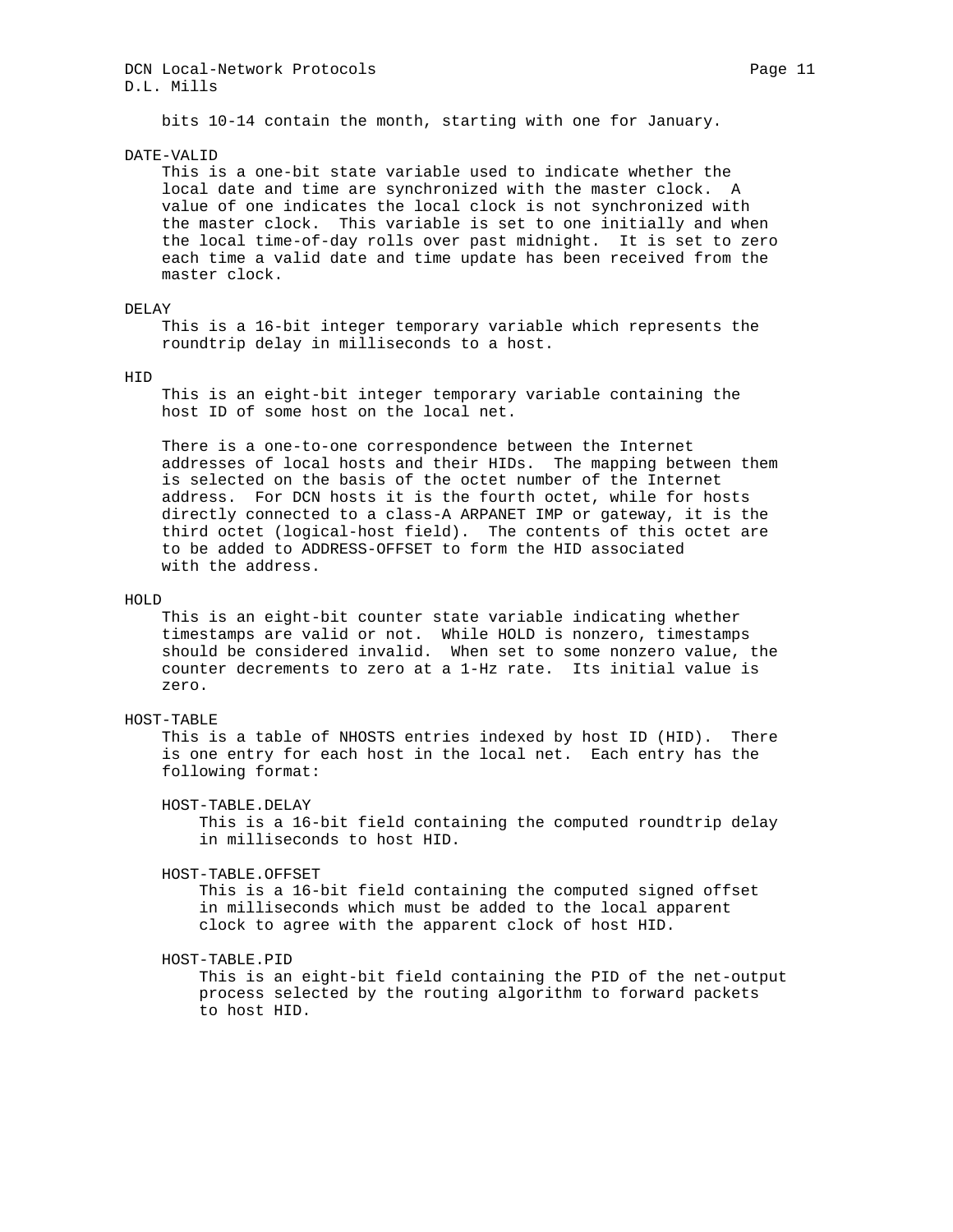#### HOST-TABLE.TTL

 This is an eight-bit field used as a time-to-live indicator. It is decremented by the HOST process once each second and initialized to a chosen value when a HELLO message is received. The table is initialized with the HOST-TABLE.DELAY field set to MAXDELAY for all entries. The contents of the other fields are unimportant.

#### LOCAL-ADDRESS

 This is a 32-bit bit-string state variable used to contain the local host Internet address.

#### NET-TABLE

This is a table of NNETS entries with the following format:

#### NET-TABLE.HID

 This is an eight-bit field containing the host ID of the pseudo-process to forward packets to the NET-TABLE.NET net.

#### NET-TABLE.NET

 This is a 24-bit field containing an Internet class-A (eight bits), class-B (16 bits) or class-C (24 bits) net number. Note that the actual field width for class-B net numbers is 24 bits in order to provide a subnet capability, in which the high-order eight bits of the 16-bit host address is interpreted as the subnet number.

 The table is constructed at configuration time and must include an entry for every net that is a potential neighbor. A neighbor net is defined as a net containing a host that can be directly connected to a host on the local net. The entry for such a net is initialized with NET-TABLE.NET set to the neighbor net number and NET-TABLE.HID set to an arbitrary vitual-host ID not assigned any other local-net virtual host.

 The remaining entries in NET-TABLE are initialized at initial-boot time with the NET-TABLE.NET fields set to zero and the NET-TABLE.HID fields set to a configuration-selected host ID to be used to forward packets to all nets other than neighbor nets. In the case where a gateway module is included in the local host configuration, the GGP and/or EGP protocols will be used to maintain these entries; while, in the case where no gateway module is included, only one such entry is required.

## OFFSET

 This is a 16-bit signed integer temporary variable which represents the offset in milliseconds to be added to the apparent clock time to yield the apparent clock time of the neighbor host.

# 3.1.2. Parameters

#### ADDRESS-OFFSET

 This is an integer which represents the value of the Internet address field corresponding to the first host in HOST-TABLE.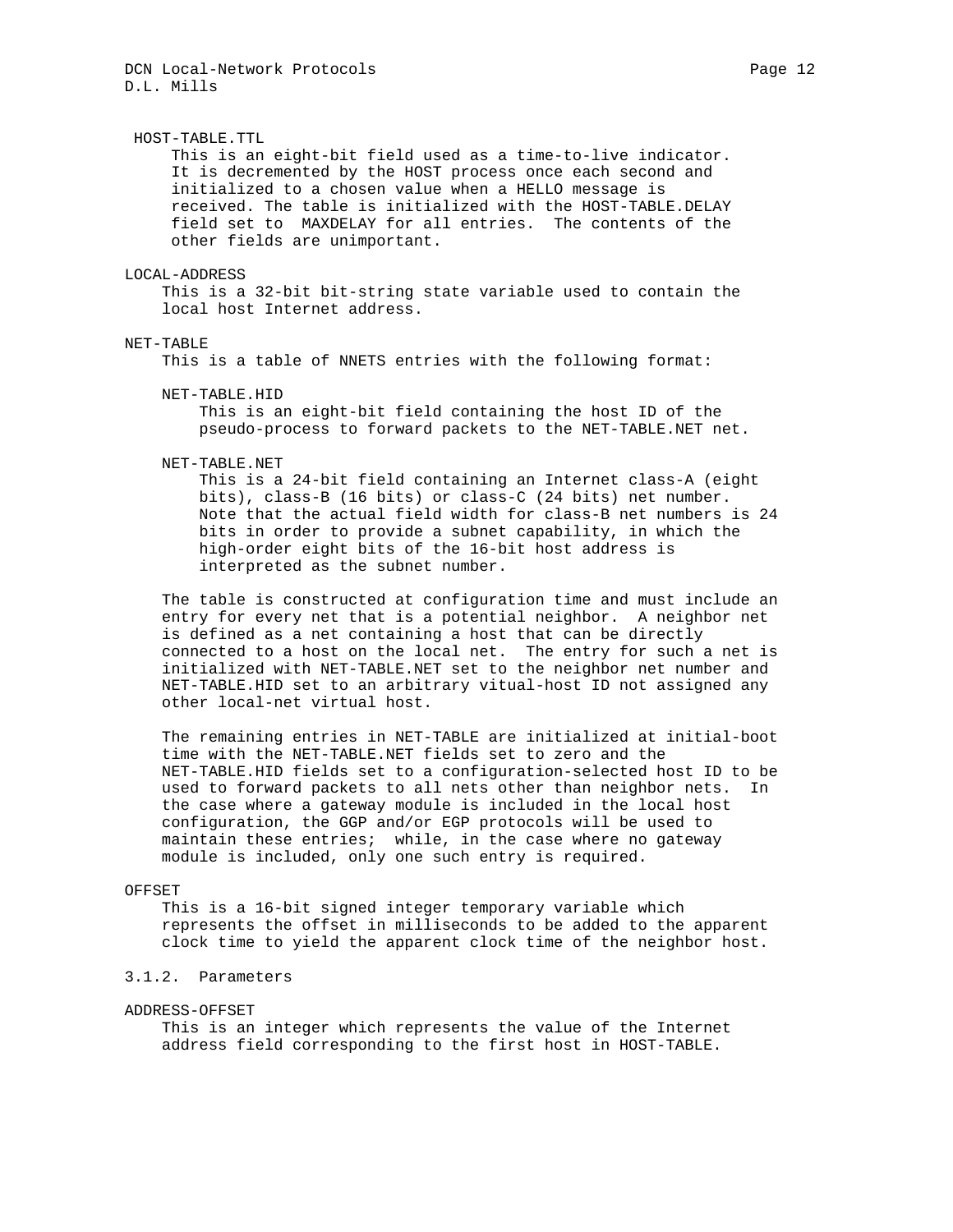DCN Local-Network Protocols **Page 13** D.L. Mills NHOSTS This is an integer which defines the number of entries in HOST-TABLE. NNETS This is an integer which defines the number of entries in MET-TABLE. 3.1.3. HELLO Packet Fields PKT.ADDRESS-OFFSET This eight-bit is copied from ADDRESS-OFFSET by the sender. PKT.DATESTAMP Bits 0-14 of this 16-bit field are copied from DATE by the sender, while bit 15 is copied from DATE-VALID. PKT.DATE-VALID This one-bit field is bit 15 of PKT.DATESTAMP. PKT.DESTINATION This 32-bit field is part of the IP header. It is copied from HLO.NEIGHBOR-ADDRESS by the sender. PKT.HOST-TABLE This is a table of PKT.NHOSTS entries, each entry of which consists of two fields. The entries are indexed by host ID and have the following format: PKT.HOST-TABLE.DELAY This 16-bit field is copied from the corresponding HOST-TABLE. DELAY field by the sender. PKT.HOST-TABLE.OFFSET This 16-bit field is copied from the corresponding HOST-TABLE.OFFSET field by the sender. PKT.LENGTH This 16-bit field is part of the IP header. It is set by the sender to the number of octets in the packet. PKT.NHOSTS This eight-bit field is copied from NHOST by the sender. PKT.SOURCE This 16-bit field is part of the IP header. It is copied from LOCAL-ADDRESS by the sender. PKT.TIMESTAMP This 32-bit field contains the apparent time the packet was transmitted in milliseconds past midnight UT.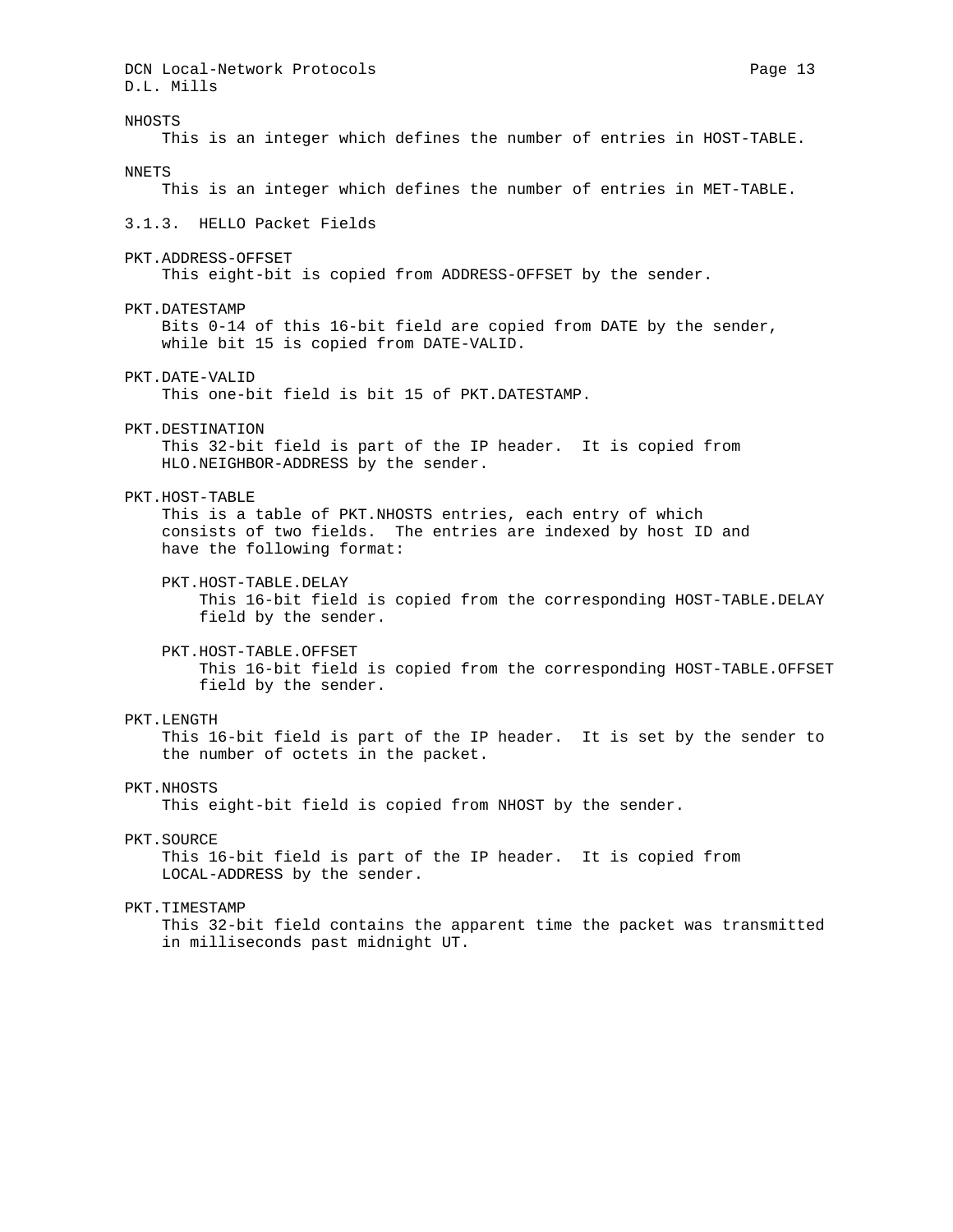DCN Local-Network Protocols **Page 14** Page 14 D.L. Mills

PKT.TSP This 16-bit field contains a variable used in roundtrip delay calculations.

3.2 CLOCK Process (CLK)

 The timekeeping system maintains three clocks: (1) the physical clock, which is determined by a hardware oscillator/counter; (2) the apparent clock, which maintains the time-of-day used by client processes and (3) the actual clock, which represents the time-of-day provided by an outside reference. The apparent and actual clocks are maintained as 48-bit quantities with 32 bits of significance available to client processes. These clocks run at a rate of 1000 Hz and are reset at midnight UT.

 The CLOCK process consists of a set of state variables along with a set of procedures that are called as the result of hardware interrupts and client requests. An interval timer is assumed logically separate from the local clock mechanism, although both could be derived from the same timing source.

## 3.2.1. Local Variables

### CLK.CLOCK

 This is a 48-bit fixed-point state variable used to represent the apparent time-of-day. The decimal point is to the right of bit 16 (numbering from the right at bit 0). Bit 16 increments at a rate equivalent to 1000 Hz independent of the hardware clock. (In the case of programmable-clock hardware the value of CLK.CLOCK must be corrected as described below.)

### CLK.COUNT

 This is a hardware register that increments at rate R. It can be represented by a simple line clock, which causes interrupts at the line-frequency rate, or by a programmable clock, which contains a 16-bit register that is programmed to count at a 1000-Hz rate and causes an interrupt on overflow. The register is considered a fixed-point variable with decimal point to the right of bit 0.

### CLK.DELTA

 This is a 48-bit signed fixed-point state variable used to represent the increment to be added to CLK.CLOCK to yield the actual time-of-day. The decimal point is to the right of bit 16.

## 3.2.3. Parameters

#### ADJUST-FRACTION

 This is an integer which defines the shift count used to compute a fraction that is used as a multiplier of CLK.DELTA to correct CLK.CLOCK once each clock-adjust interval. A value of seven is suggested.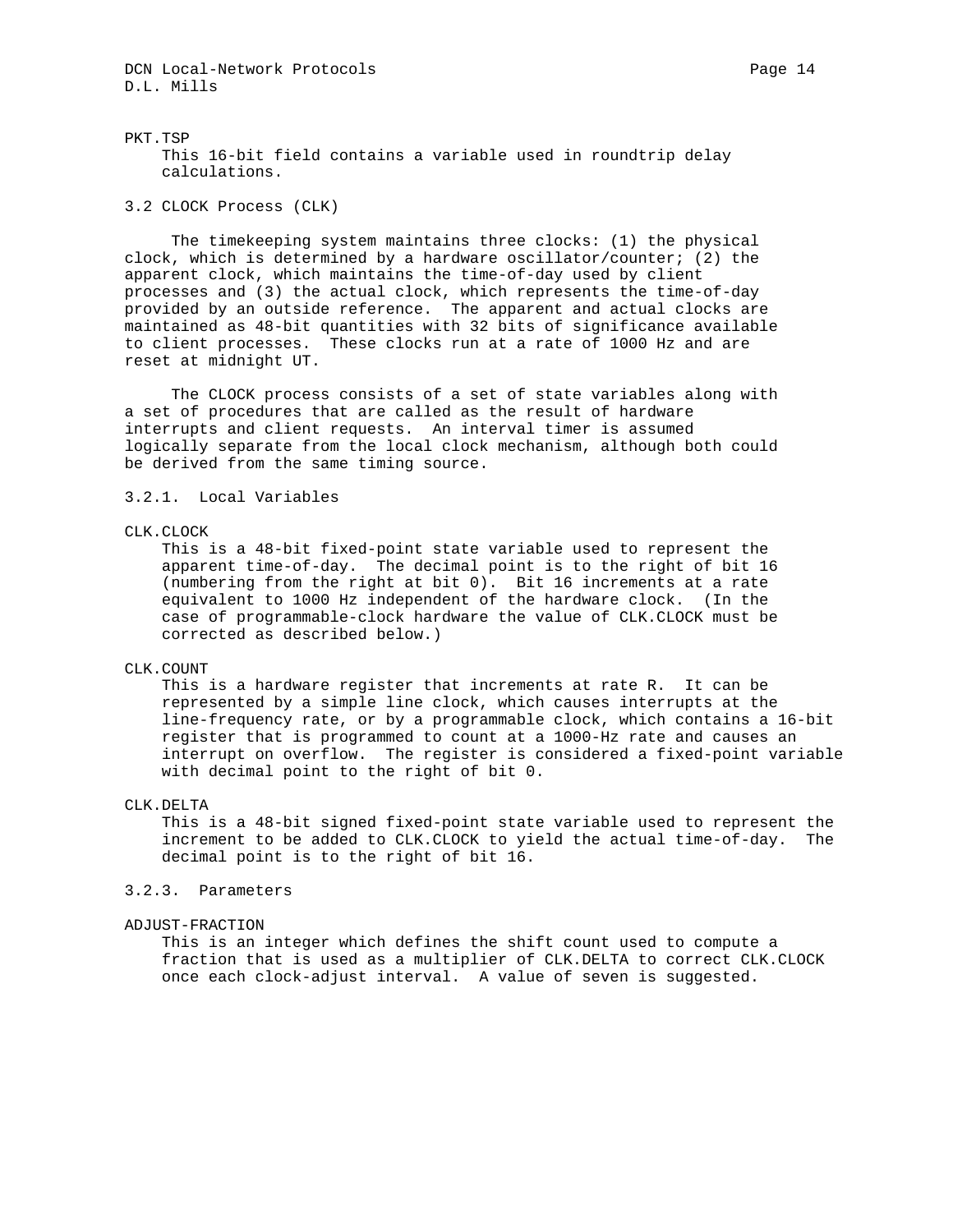### ADJUST-INTERVAL

 This is an integer which defines the clock-adjust interval in milliseconds. A value of 500 (one-half second) is suggested for the line clock and 4000 (four seconds) for the 1000-Hz clock.

### CLOCK-TICK

 This is a fixed-point integer which defines the increment in milliseconds to be added to CLK.CLOCK as the result of a clock tick. The decimal point is to the right of bit 16. In the case of a line-clock interrupt, the value of CLOCK-TICK should be 16.66666 (60 Hz) or 20.00000 (50 Hz). In the case of a 1000-Hz programmable-clock overflow, the value should be 65536.00000.

#### HOLD-INTERVAL

 This is an integer which defines the number of seconds that HOLD will count down after CLK.CLOCK has been reset. The resulting interval must be at least as long as the maximum HELLO-INTERVAL used by any HELLO process.

## 3.2.3. Events and Procedures

### INCREMENT-CLOCK Event

 This event is evoked as the result of a tick interrupt, in the case of a line clock, or a counter overflow, in the case of the 1000-Hz clock. It causes the logical clock to be incremented by the value of CLOCK-TICK.

1. Add the value of CLOCK-TICK to CLK.CLOCK.

### ADJUST-CLOCK Event

 This event is evoked once every ADJUST-INTERVAL milliseconds to slew the apparent clock time to the actual clock time as set by the SET-CLOCK procedure. This is done by subtracting a fraction of the correction factor CLK.DELTA from the value of CLK.DELTA and adding the same fraction to CLK.CLOCK. This continues until either the next SET-CLOCK call or CLK.DELTA has been reduced to zero.

 The suggested values for ADJUST-INTERVAL and ADJUST-FRACTION represent a maximum slew rate of less than +-2 milliseconds per second, in the case of 1000-Hz clock. The action is to smooth noisy clock corrections received from neighboring systems to obtain a high-quality local reference, while insuring the apparent clock time is always monotonically increasing.

 1. Shift the 48-bit value of CLK.DELTA arithmetically ADJUST-FRACTION bits to the right, discarding bits from the right and saving the result in a temporary variable F. Assuming the decimal point of F to be positioned to the right of bit 16 and sign-extending as necessary, subtract F from CLK.DELTA and add F to CLK.CLOCK.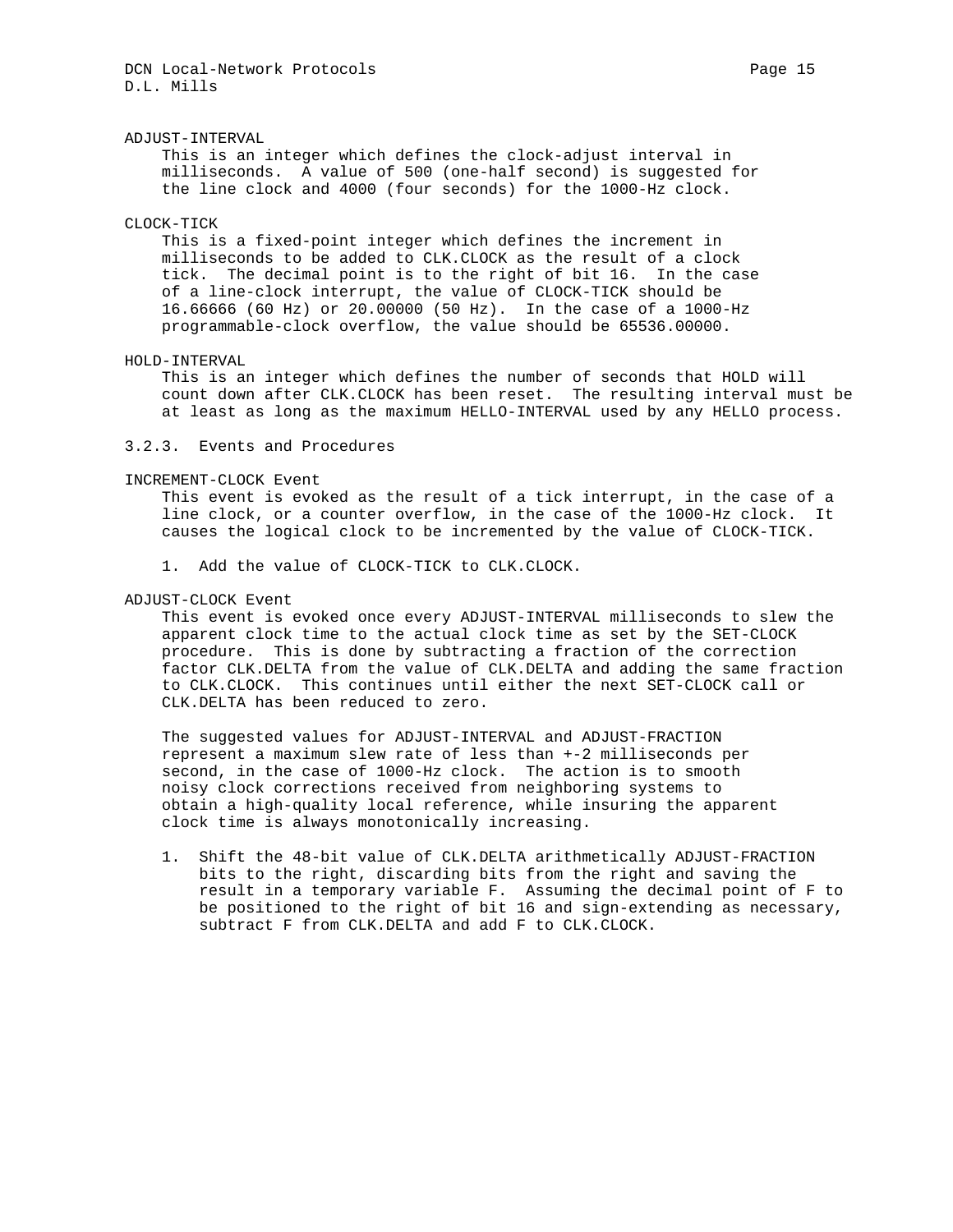DCN Local-Network Protocols **Page 16** Page 16 D.L. Mills

#### DECREMENT-HOLD Event

This event is evoked once per second to decrement the value of HOLD.

 1. If the value of HOLD is zero, do nothing; otherwise, decrement its value.

READ-CLOCK Procedure

 This procedure is called by a client process. It returns the apparent time-of-day computed as the integer part of the sum CLK.CLOCK plus CLK.COUNT. Note that the precision of the value returned is limited to +-1 millisecond, so that client processes must expect the apparent time to "run backward" occasionally due to drift corrections. When this happens the backward step will never be greater than one millisecond and will never occur more often than twice per second.

- 1. In the case of line clocks CLK.COUNT is always zero, while in the case of programmable clocks the hardware must be interrogated to extract the value of CLK.COUNT. If following interrogation a counter-overflow condition is evident, add CLOCK-TICK to CLK.CLOCK and interrogate the hardware again.
- 2. When the value of CLK.COUNT has been determined compute the sum CLK.COUNT + CLK.CLOCK. If this sum exceeds the number of milliseconds in 24 hours (86,400,000), reduce CLK.CLOCK by 86,400,000, set HOLD-INTERVAL -> HOLD, set CLOCK-VALID (bit 15 of DATE) to one, roll over DATE to the next calendar day and start over. If not, return the integer part of the sum as the apparent time-of-day.

 The CLOCK-VALID bit is set to insure that a master-clock update is received at least once per day. Note that, in the case of uncompensated crystal oscillators of the type commonly used as the 1000-Hz time base, a drift of several parts per million can be expected, which would result in a time drift of several tenths of a second per day, if not corrected.

SET-CLOCK Procedure

 This procedure is called by a client process. It sets a time-of-day correction factor in milliseconds. The argument represents a 32-bit signed fixed-point quantity with decimal point to the right of bit 0 that is to be added to CLK.CLOCK so that READ-CLOCK subsequently returns the actual time-of-day.

 1. If the correction factor is in the range -2\*\*(16-ADJUST-FRACTION) to +2\*\*(16-ADJUST-FRACTION) - 1 (about +-128 milliseconds with the suggested value of ADJUST-FRACTION), the value of the argument replaces CLK.DELTA and the procedure is complete. If not, add the value of the sign-extended argument to CLK.CLOCK and set CLK.DELTA to zero. In addition, set HOLD-INTERVAL -> HOLD, since this represents a relatively large step-change in apparent time. The value of HOLD represents the remaining number of seconds in which timestamps should be considered invalid and is used by the HELLO process to suppress roundtrip delay calculations which might involve invalid timestamps.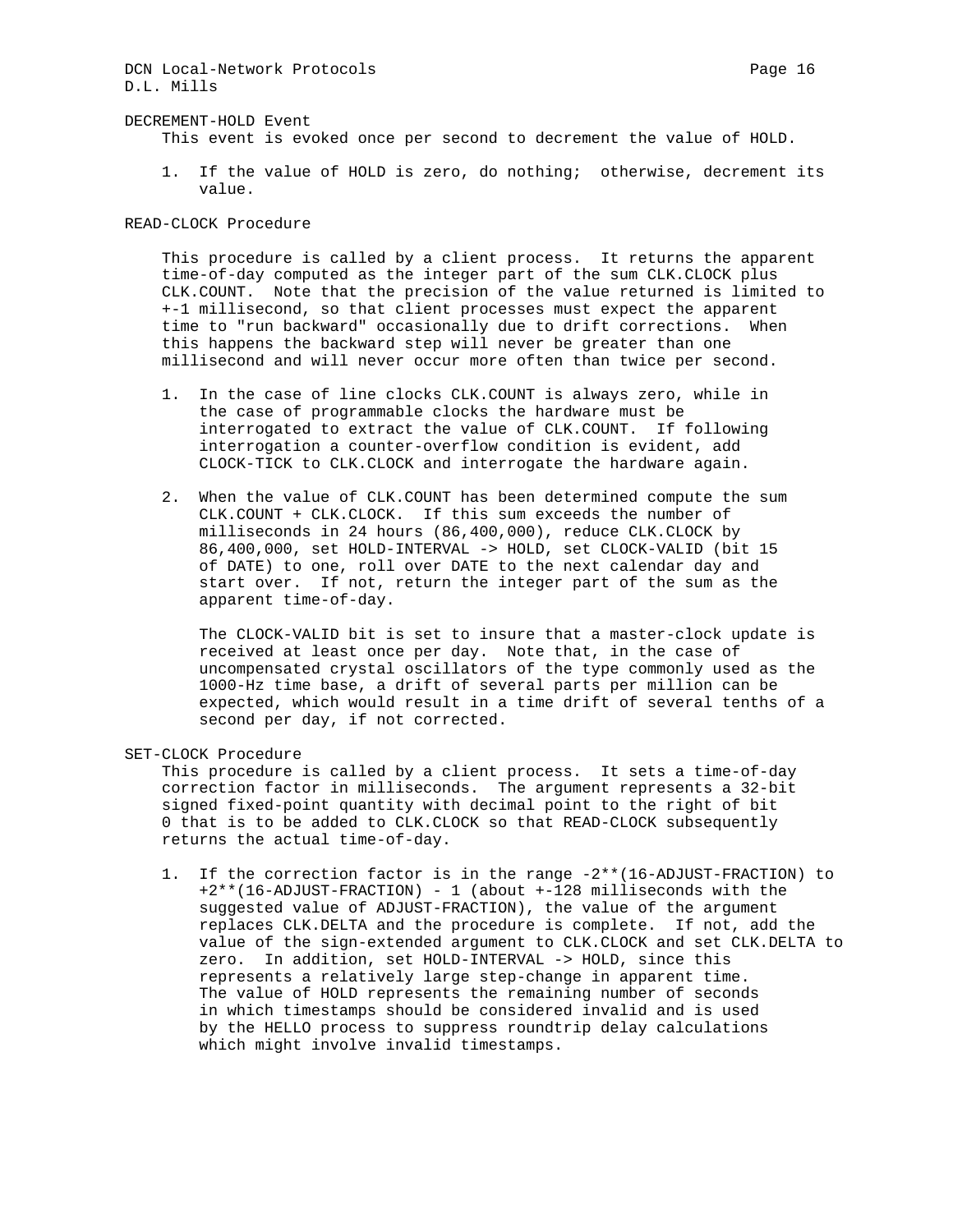## 3.3. HELLO Process

 The HELLO process maintains clock synchronization with a neighbor HELLO process using the HELLO protocol. It also participates in the routing algorithm. There is one HELLO process and one set of local state variables for each link connecting the host to one of its neighbors.

3.3.1. Local variables

#### HLO.BROADCAST

 This is a one-bit switch state variable. When set to zero a point-to-point link is assumed. When set to one a broadcast (e.g. Ethernet) link is assumed.

#### HLO.KEEP-ALIVE

 This is an eight-bit counter state variable used to indicate whether the link is up. It is initialized with a value of zero.

## HLO.LENGTH

 This is a 16-bit integer state variable used to record the length in octets of the last HELLO message sent.

#### HLO.NEIGHBOR-ADDRESS

 This is a 32-bit integer state variable used to contain the neighbor host Internet address.

## HLO.PID

 This is an eight-bit integer state variable used to identify the net-output process associated with this HELLO process. It is initialized by the kernel when the process is created and remains unchanged thereafter.

## HLO.POLL

 This is a one-bit switch state variable. When set the HELLO process spontaneously sends HELLO messages. When not set the HELLO process responds to HELLO messages, but does not send them spontaneously.

## HLO.TIMESTAMP

 This is a 32-bit integer temporary variable used to record the time of arrival of a HELLO message.

#### HLO.TSP

 This is a 16-bit signed integer state variable used in roundtrip delay calculations.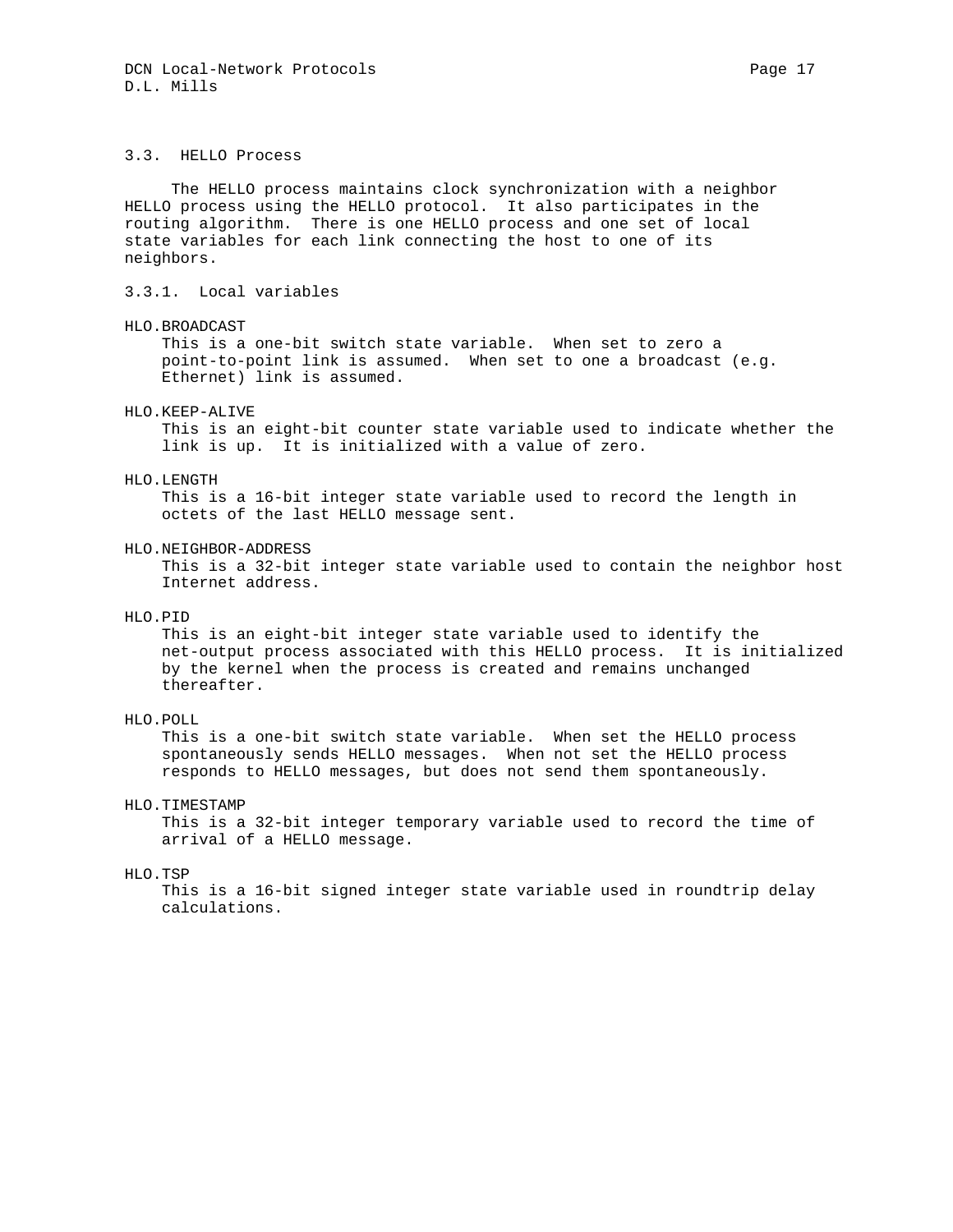#### HELLO-INTERVAL

 This is an integer which defines the interval in seconds between HELLO messages. It ranges from about eight to a maximum of 30 seconds, depending on line speed.

#### HOLD-DOWN-INTERVAL

 This is an integer which defines the interval in seconds a host will be considered up following receipt of a HELLO message indicating that host is up. A value of 120 is suggested.

### KEEP-ALIVE-INTERVAL

 This is an integer which defines the interval, in units of HELLO-INTERVAL, that a HELLO process will consider the link up. A value of four is suggested.

### MAXDELAY

 This is an integer which defines the maximum roundtrip delay in seconds on a path to any reachable host. A value of 30 is suggested.

#### MINDELAY

 This is an integer which defines the minimum switching threshold in milliseconds below which routes will not be changed. A value of 100 is suggested.

## 3.3.3. Events and Procedures

INPUT-PACKET Event

When a packet arrives the net-input process first sets HLO.TIMESTAMP to the value returned by the READ-CLOCK procedure, then checks the packet for valid local leader, IP header format and checksum. If the protocol field in the IP header indicates a HELLO message, the packet is passed to the HELLO process. If any errors are found the packet is dropped.

 The HELLO process first checks the packet for valid HELLO header format and checksum. If any errors are found the packet is dropped. Otherwise, it proceeds as follows:

- 1. If PKT.SOURCE is equal to LOCAL-ADDRESS, then the line to the neighbor host is looped. If this is a broadcast link (HLO.BROADCAST is set to one), then ignore this nicety; if not, this is considered an error and further processing is abandoned. Note that, in special configurations involving other systems (e.g. ARPANET IMPs and gateways) it may be useful to use looped HELLO to monitor connectivity. The DCN implementation provides this feature, but is not described here.
- 2. Set KEEP-ALIVE-INTERVAL -> HLO.KEEP-ALIVE. This indicates the maximum number of HELLO intervals the HLO.TSP field is considered valid.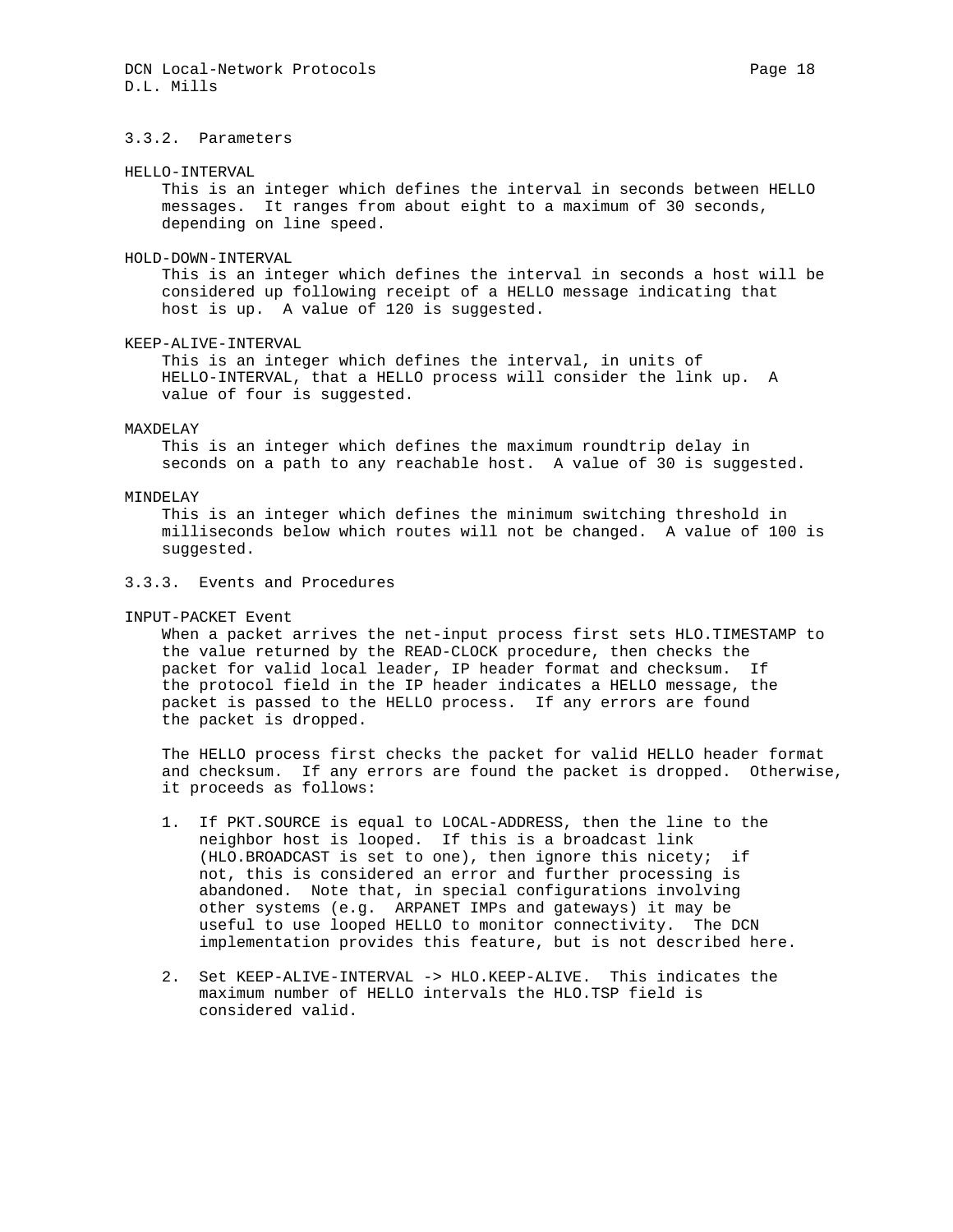- 3. Set PKT.TIMESTAMP HLO.TIMESTAMP -> HLO.TSP. This is part of the roundtrip delay calculation. The value of HLO.TSP will be updated and returned to the neighbor in the next HELLO message transmitted. Next, compute the raw roundtrip delay and offset: HLO.TIMESTAMP - PKT.TSP -> DELAY and HLO.TSP + DELAY/2 -> OFFSET. Note: in the case of a broadcast link (HLO.BROADCAST set to one) set DELAY to zero.
- 4. Perform this step only in the case of non-broadcast links (HLO.BROADCAST set to zero). If PKT.SOURCE is not equal to HLO.NEIGHBOR-ADDRESS, then a new neighbor has appeared on this link. Set PKT.SOURCE -> HLO.NEIGHBOR ADDRESS, MAXDELAY -> DELAY and proceed to the next step. This will force the line to be declared down and result in a hold-down cycle. Otherwise, if either PKT.TSP is zero or HOLD is nonzero, then the DELAY calculation is invalid and further processing is abandoned. Note that a hold-down cycle is forced in any case if a new neighbor is recognized.
- 5. If processing reaches this point the DELAY and OFFSET variables can be assumed valid as well as the remaining data in the packet. First, if DELAY < MINDELAY, set MINDELAY -> DELAY. This avoids needless path switching when the difference in delays is not significant and has the effect that on low-delay links the routing algorithm degenerates to min-hop rather than min-delay. Then set HLO.PID -> PID. There are two cases:
	- Case 1: PKT.NHOSTS is zero. This will be the case when the neighbor host has just come up or is on a different net or subnet. Set NEIGHBOR-ADDRESS -> ADDRESS and call the ROUTE procedure, which will return the host ID. Then call the UPDATE procedure. In the case of errors, do nothing but return.
	- Case 2: PKT.NHOSTS is nonzero. This is the case when the neighbor host is on the same net or subnet. First, save the values of DELAY and OFFSET in temporary variables F and G. Then, for each value of HID from zero to NHOSTS-1 consider the corresponding PKT.HOSTS-TABLE entry and do the following: Set F + PKT.HOST-TABLE.DELAY -> DELAY and G + PKT.HOST-TABLE.OFFSET -> OFFSET and call the UPDATE procedure. This completes processing.

ROUTE Procedure

 This procedure returns the host ID in HID of the host represented by the global variable ADDRESS.

 1. First, determine if the host represented by ADDRESS is on the same local net as LOCAL-ADDRESS. For the purposes of this comparison bits 0-7 and 16-31 are compared for class-A nets and bits 8-31 are compared for class-B and class-C nets. This provides for a subnet capability, where the bits 0-7 and 16-23 (class-A) or 8-15 (class-B) are used as a subnet number.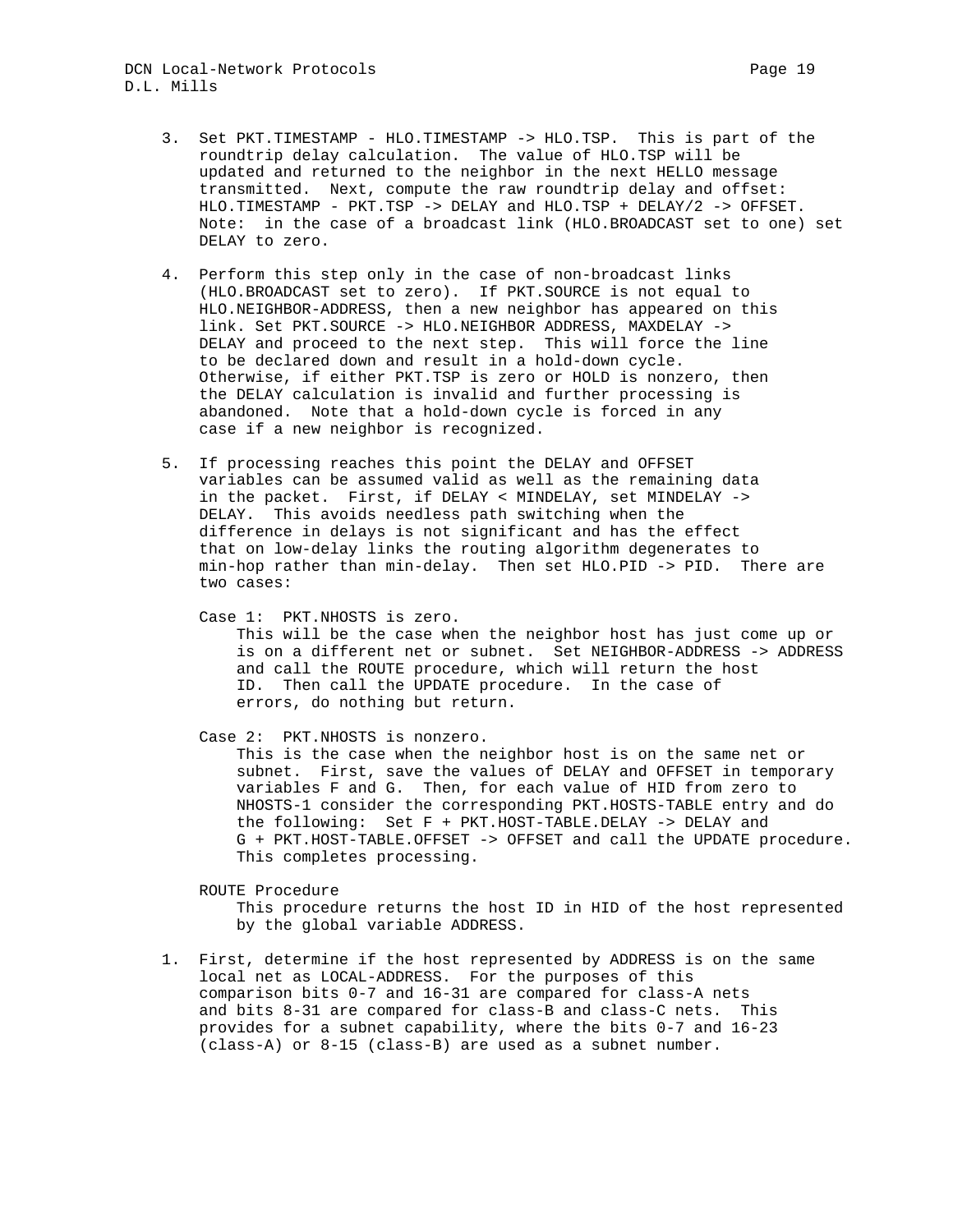Case 1: The host is on the same net or subnet. Extract the address field of ADDRESS, subtract ADDRESS-OFFSET and store the result in HID. If 0 <= HID < NHOSTS, the procedure completes normally; otherwise it terminates in an error condition.

 Case 2: The host is not on the same net or subnet. Search the NET-TABLE for a match of the net fields of LOCAL-ADDRESS and NET-TABLE.NET. If found set NET-TABLE.HID -> HID and return normally. If the NET-TABLE.NET field is zero, indicating the last entry in the table, set HET-TABLE.HID -> HID and return normally. Note that, in the case of hosts including GGP/EGP gateway modules, if no match is found the procedure terminates in an error condition.

#### UPDATE Procedure

 This procedure updates the entry of HOST-TABLE indicated by HID using three global variables: DELAY, OFFSET and PID. Its purpose is to update the HOST-TABLE entry corresponding to host ID HID. In the following all references are to this entry.

- 1. If PID is not equal to HOST-TABLE.PID, the route to host HID is not via the net-output process associated with this HELLO process. In this case, if DELAY + MINDELAY > HOST-TABLE.DELAY, the path is longer than one already in HOST-TABLE, so the procedure does nothing.
- 2. This step is reached only if either the route to host HID is via the net-output process associated with this HELLO process or the newly reported path to this host is shorter by at least MINDELAY. There are two cases:
	- Case 1: HOST-TABLE.DELAY < MAXDELAY.

 The existing path to host HID is up and this is a point-to-point link (HLO.BROADCAST is set to zero). If DELAY < MAXDELAY the newly reported path is also up. Proceed to the next step. Otherwise, initiate a hold-down cycle by setting MAXDELAY -> HOST-TABLE.DELAY and HOLD-DOWN-INTERVAL -> HOST-TABLE.TTL and return.

- Case 2: HOST-TABLE.DELAY >= MAXDELAY. The existing path to host HID is down. If DELAY < MAXDELAY and HOST-TABLE.TTL is zero, the hold-down period has expired and the newly reported path has just come up. Proceed to the next step. Otherwise simply return.
- 3. In this step the HOST-DELAY entry is updated. Set DELAY -> HOST-TABLE.DELAY, HOLD-DOWN-INTERVAL -> HOST-TABLE.TTL and HLO.PID -> HOST-TABLE.PID.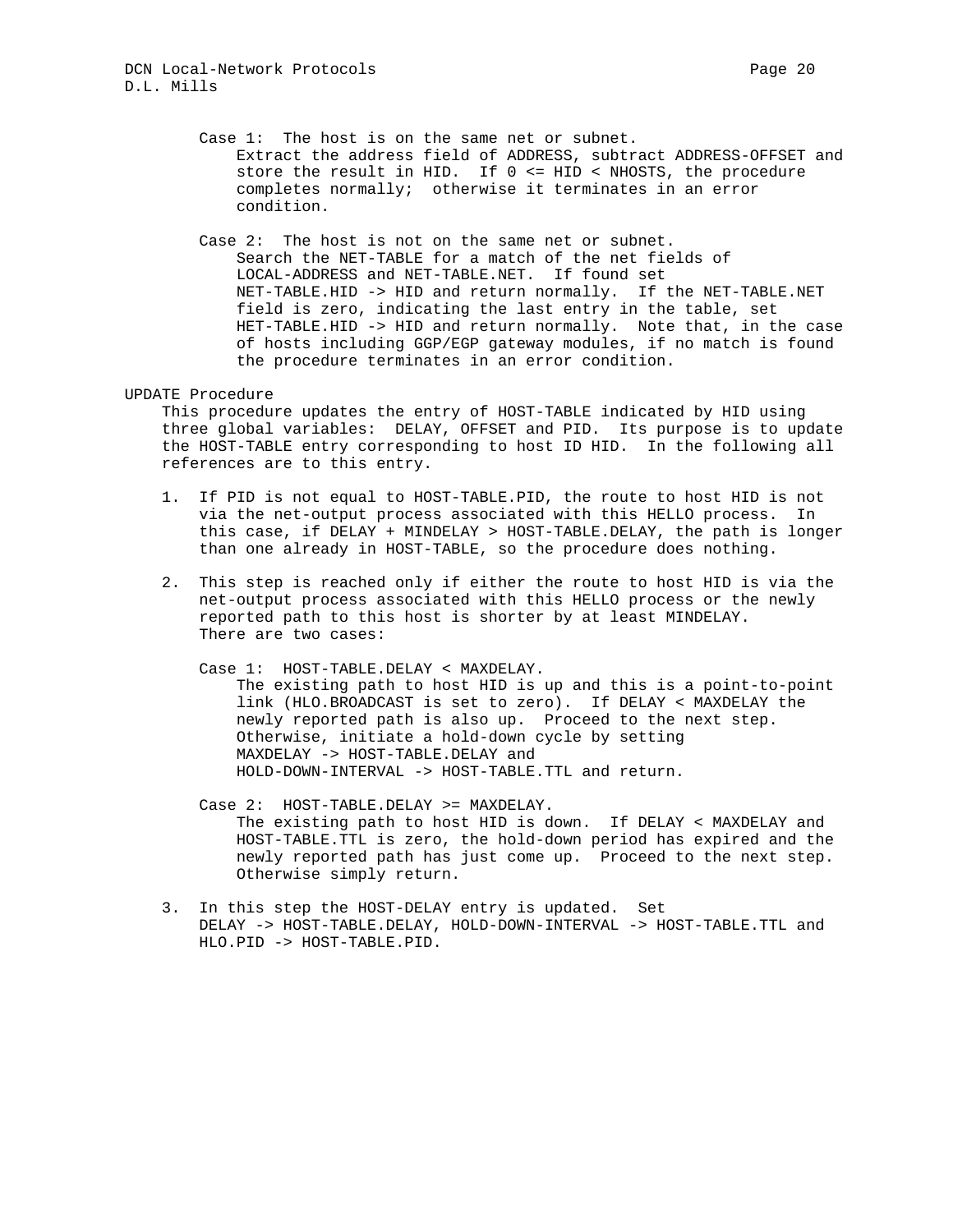## DCN Local-Network Protocols **Page 21** Page 21 D.L. Mills

 4. For precise timekeeping, the offset can be considered valid only if the length of the last HELLO packet transmitted is equal to the length of the last one received. Thus, if HLO.LENGTH equal to PKT.LENGTH, set OFFSET -> HOST-TABLE.OFFSET; otherwise, leave this field alone. Finally, if HID is equal to CLOCK-HID and bit 15 (the DATE-VALID bit) of DATE is zero, set PKT.DATESTAMP -> DATE and call the SET-CLOCK procedure of the CLOCK process with argument HLO.TIMESTAMP.

#### OUTPUT-PACKET Event

 This event is evoked once every HELLO-INTERVAL seconds. It determines if a HELLO message is to be transmitted, transmits it and updates state variables.

- 1. If HLO.KEEP-ALIVE is nonzero decrement its value.
- 2. If HLO.POLL is zero and HLO.KEEP-ALIVE is zero, do not send a HELLO message. If either is nonzero initialize the packet fields as follows: LOCAL-ADDRESS -> PKT.SOURCE, HLO.NEIGHBOR-ADDRESS -> PKT.DESTINATION and DATE -> PKT.DATESTAMP. Note: PKT.DESTINATION is set to zero if this is a broadcast link (HLO.BROADCAST set to one). Also, note that bit 15 of DATE is the DATE-VALID bit. If this bit is one the receiver will not update its master clock from the information in the transmitted packet. This is significant only if the sending host is on the least-delay path to the master clock. Set PKT.TIMESTAMP to the value returned from the READ-CLOCK procedure. If HLO.KEEP-ALIVE is zero or HOLD is nonzero, set PKT.TSP to zero; otherwise, set PKT.TIMESTAMP + HLO.TSP -> PKT.TSP.
- 3. Determine if the neighbor is on the same net or subnet. If the neighbor is on a different net set PKT.NHOSTS to zero and proceed with the next step. Otherwise, set NHOSTS -> PKT.NHOSTS and for each value of HID from zero to PKT.HOSTS-1 copy the HOST-TABLE.DELAY and HOST-TABLE.OFFSET fields of the corresponding HOST-TABLE entry in order into the packet. For each entry copied test if the HOST-TABLE.PID field matches the HLO.PID of the HELLO process. If so, a potential routing loop is possible. In this case use MAXDELAY for the delay field in the packet instead.
- 4. Finally, set HLO.LENGTH to the number of octets in the packet and send the packet.

## 3.4. HOST Process (HOS)

 This process maintains the routing tables. It is activated once per second to scan HOST-TABLE and decrement the HOST-TABLE.TTL field of each entry. It also performs housekeeping functions.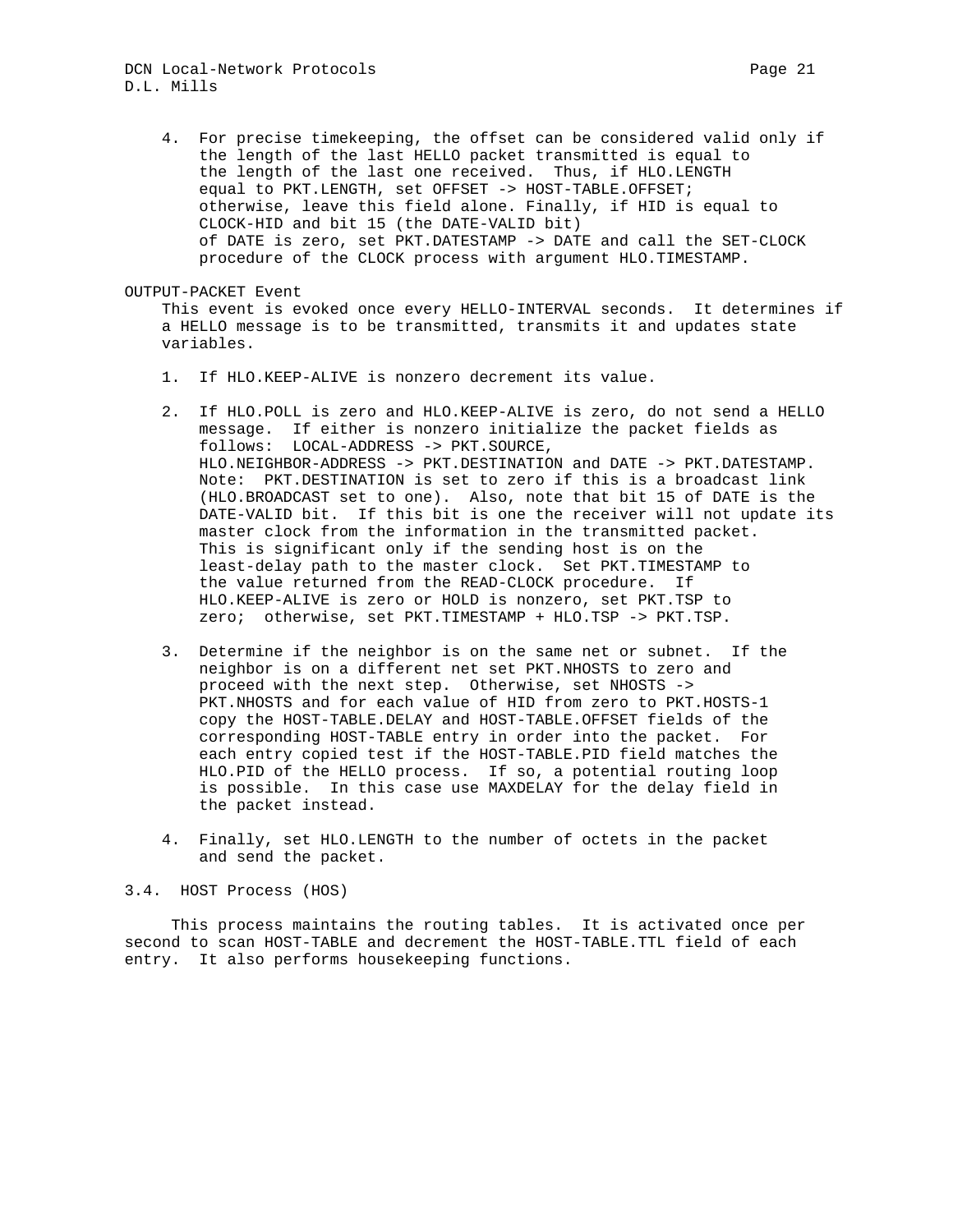# 3.4.1. Local variables

HOS.PID

 This is an eight-bit integer used to identify the HOST process. It is initialized by the kernel when the process is created and remains unchanged thereafter.

HOS.HID

This is an eight-bit temporary variable.

3.4.2. Events and Procedures

### SCAN Event

 This event is evoked once each second to scan the HOST-TABLE and perform housekeeping functions.

 1. For each value of a temporary variable F from zero to NHOSTS-1 do the following: Set LOCAL-ADDRESS -> ADDRESS and call the ROUTE procedure, which will return the host ID HID. If F is equal to HID, then set both DELAY and OFFSET to zero, HOS.PID -> PID and call the UPDATE procedure. This will cause all packets received with the local address to be routed to this process.

 If HOST-TABLE.TTL is zero skip this step. Otherwise, decrement HOST-TABLE.TTL by one. If the result is nonzero skip the remainder of this step. Otherwise, If HOST-TABLE.DELAY <MAXDELAY set HOLDOFF-INTERVAL -> HOST-TABLE.TTL and MAXDELAY -> HOST-TABLE.DELAY. The effect of this step is to declare a hold-down cycle when a host goes down.

#### 4. References

1. Mills, D.L. Final Report on Internet Research, ARPA Packet Switching Program. Technical Report TSLAB 82-7, COMSAT Laboratories, December 1982.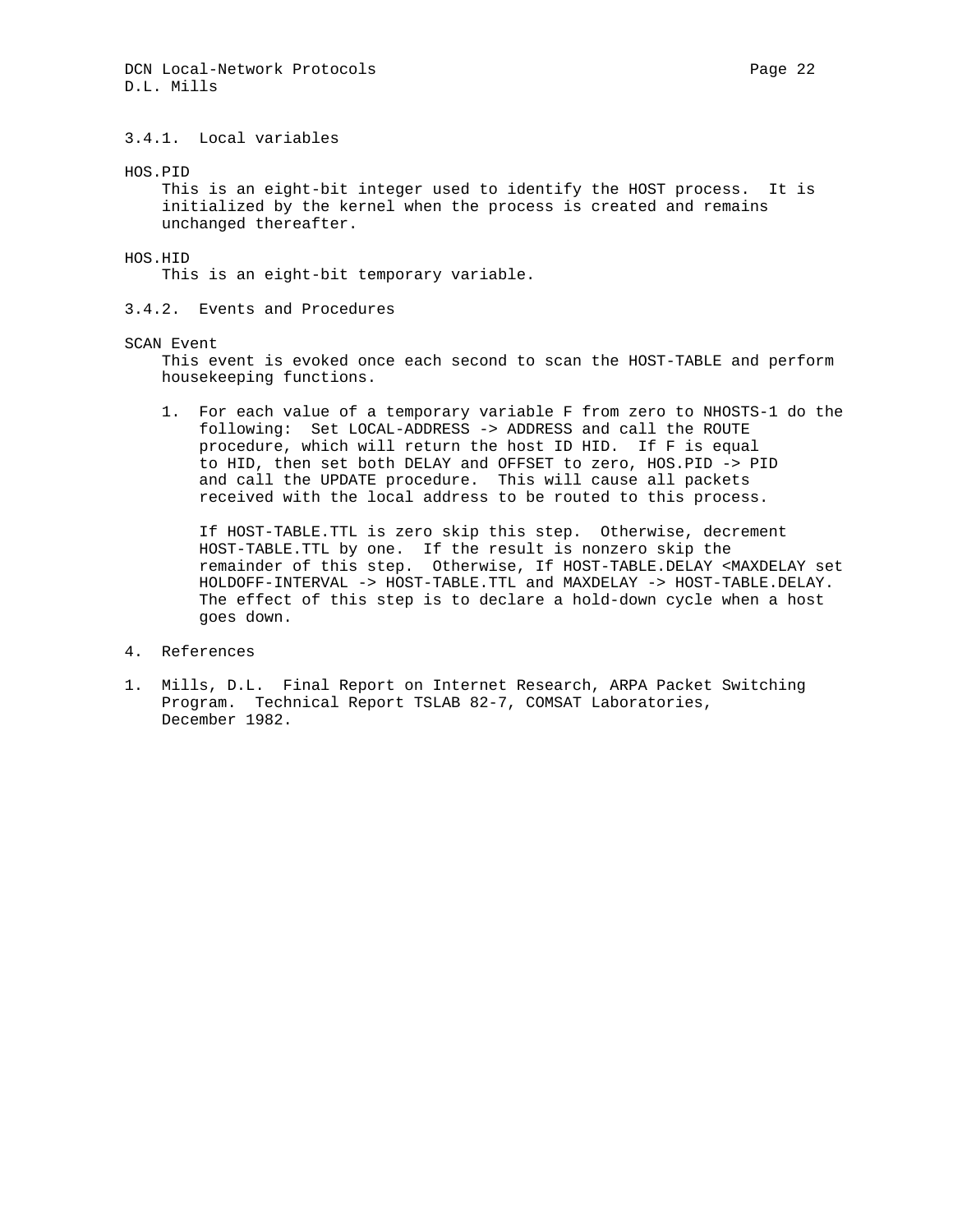Appendix A. Link-Level Packet Formats

A.1. Serial Links Using Program-Interrupt Interfaces

 Following is a description of the frame format used on asynchronous and synchronous serial links with program-interrupt interfaces such as the DEC DLV11 and DPV11. This format provides transparency coding for all messages, including HELLO messages, but does not provide error detection or retransmission functions. It is designed to be easily implemented and compatible as far as possible with standard industry protocols.

 The protocol is serial-by-bit, with the same interpretation on the order of transmission as standard asynchronous and synchronous interface devices; that is, the low-order bit of each octet is transmitted first. The data portion of the frame consists of one Internet datagram encoded according to a "character-stuffing" transparency convention:

- 1. The frame begins with the two-octet sequence DLE-STX, in the case of asynchronous links, or the four-octet sequence SYN-SYN-DLE-STX, in the case of synchronous links. The data portion is transmitted next, encoded as described below, followed by the two-octet sequence DLE-ETX. No checksum is transmitted or expected. If it is necessary for any reason to transmit time-fill other than in the data portion, the DEL (all ones) is used.
- 2. Within the data portion of the frame the transmit buffer is scanned for a DLE. Each DLE found causes the sequence DLE-DLE to be transmitted. If it is necessary for some reason for the transmitter to insert time-fill within the data portion, the sequence DLE-DEL is used.
- 3. While scanning the data stream within the data portion of the frame the sequence DLE-DLE is found, a single DLE is inserted in the receive buffer. If the sequence DLE-ETX is found, the buffer is passed on for processing. The sequence DLE-DEL is discarded. Any other two-octet sequence beginning with DLE and ending with other than DLE, ETX or DEL is considered a protocol error (see note below).

 Note: In the case of synchronous links using program-interrupt interfaces such as the DPV11, for example, a slightly modified protocol is suggested when both ends of the link concur. These interfaces typically provide a parameter register which can be loaded with a code used both to detect the receiver synchronizing pattern and for time-fill when the transmit buffer register cannot be serviced in time for the next character.

 The parameter register must be loaded with the SYN code for this protocol to work properly. However, should it be necessary to transmit time-fill, a single SYN will be transmitted, rather than the DLE-DEL sequence specified. Disruptions due to these events can be minimized by use of the following rules: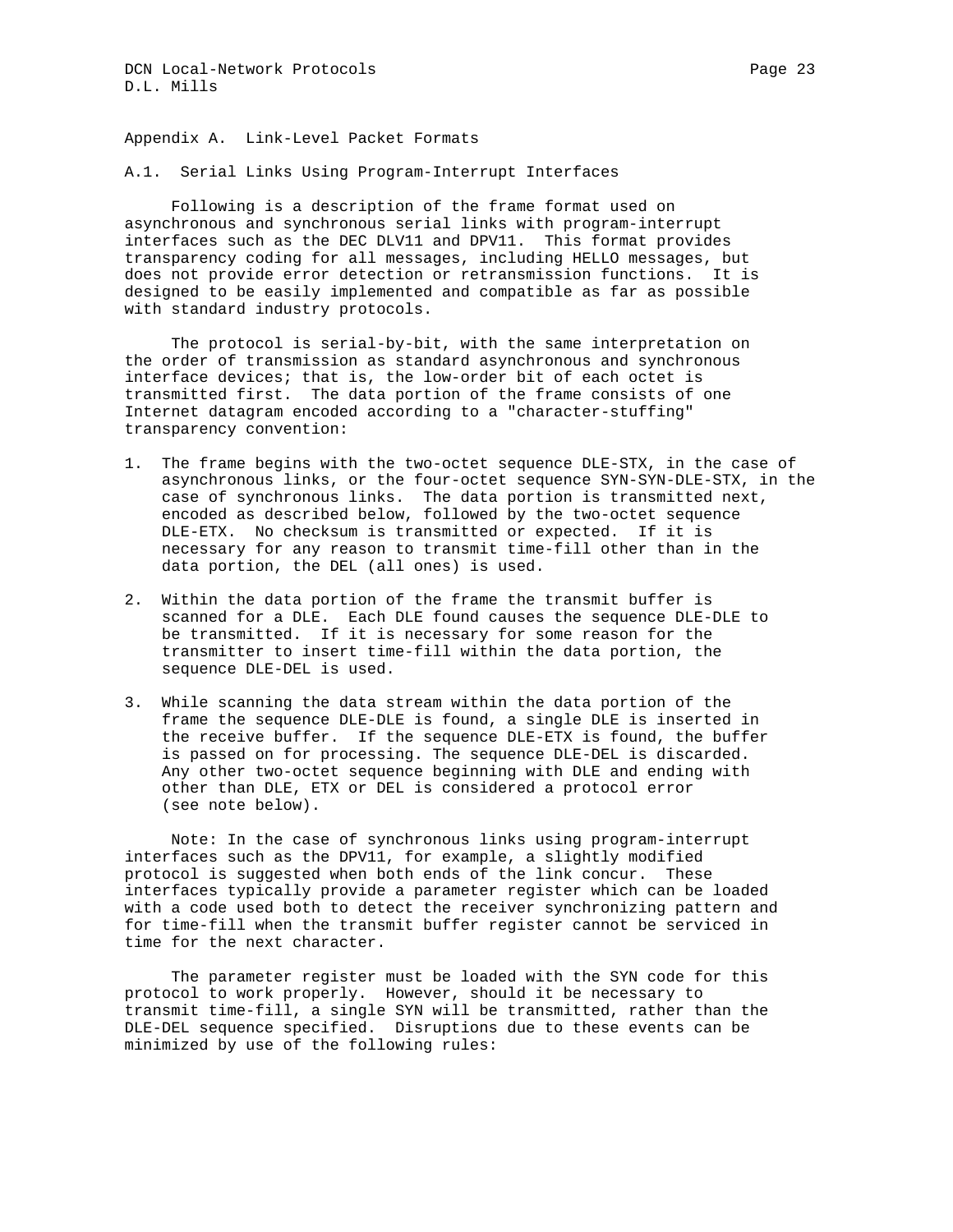DCN Local-Network Protocols **Page 24** D.L. Mills

- 1. If the transmitter senses a time-fill condition (usually by a control bit assigned for this purpose) between frames or immediately following transmission of a DLE, the condition is ignored.
- 2. If the transmitter senses a time-fill condition at other times it sends the sequence DLE-CAN.
- 3. If the receiver finds a SYN either between frames or immediately following DLE, the SYN is discarded without affecting sequence decoding.
- 4. If the receiver finds the sequence DLE-CAN in the data portion, it discards the sequence and the immediately preceding octet.

 These rules will work in cases where a single SYN has been inserted by the transmitter and even when a SYN has been inserted in the DLE-CAN sequence. If an overrun (lost data) condition is sensed at the receiver, the appropriate action is to return to the initial-synchronization state. This should also be the action if any code other than STX is found following the initial DLE. or if any code other than DLE, ETX, DEL or CAN is found following a DLE in the data portion.

## A.2. Serial Links Using DDCMP Devices

 Following is a description of the frame format used on DEC DDCMP links with DMA interfaces such as the DEC DMV11 and DMR11. These interfaces implement the DEC DDCMP protocol, which includes error detection and retransmission capabilities. The DDCMP frame format is as follows:

|  |  |  |  | SYN SYN SOH   Count   Flag   Resp   Seq   Adr   CRC1   Data   CRC2 |  |
|--|--|--|--|--------------------------------------------------------------------|--|
|  |  |  |  | bits 24 14 2 8 8 8 16  16                                          |  |

With respect to this diagram, each octet is transmitted starting from the leftmost octet, with the bits of each octet transmitted low-order bit first. The contents of all fields except the "Data" field are managed by the interface. The Internet datagram is placed in this field as-is, with no character or bit stuffing (the extent of this field is indicated by the interface in the "Count" field.

#### A.3. Serial Links Using HDLC Devices

 Following is a description of the frame format used on HDLC links with program-interrupt interfaces such as the DEC DPV11.

| $\vert$ Flag $\vert$ Addr $\vert$ Ctrl $\vert$ Data $\vert$ CRC $\vert$ Flag $\vert$ |  |  |  |
|--------------------------------------------------------------------------------------|--|--|--|
| coding 01111110 00000000 00000000 xxxxxxxx cccccccc 01111110                         |  |  |  |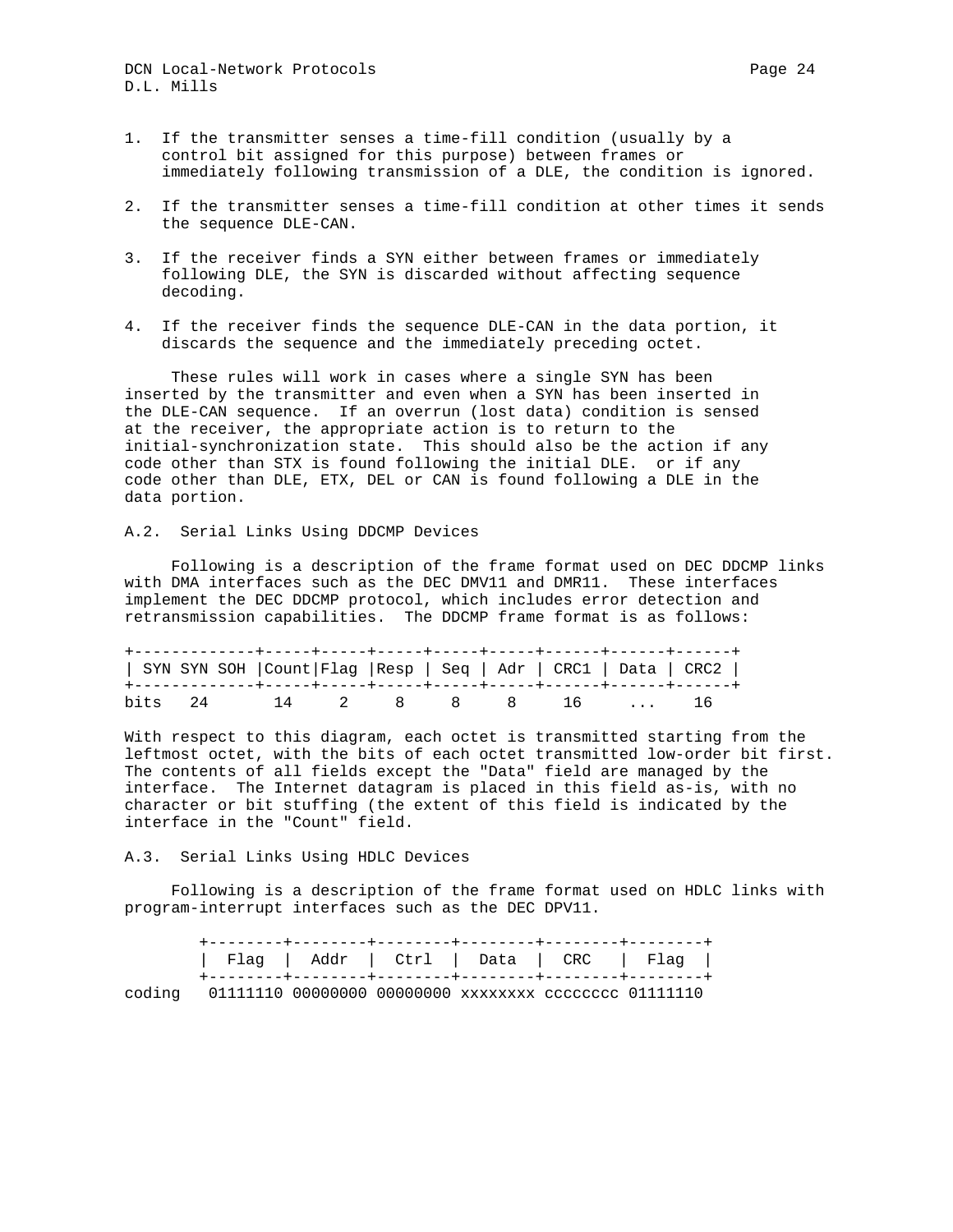DCN Local-Network Protocols **Page 25** Page 25 D.L. Mills

With respect to this diagram, each octet is transmitted starting from the leftmost octet, with the bits of each octet transmitted low-order bit first. The code xxxxxxxx represents the data portion and cccccccc represents the checksum. The bits between the "Flag" fields are encoded with a bit-stuffing convention in which a zero bit is stuffed following a string of five one bits. The "Addr" and "Ctrl" fields are not used and the checksum is ignored. The Internet datagram is placed in the "Data" field, which must be a multiple of eight bits in length.

### A.4. ARPANET 1822 Links Using Local or Distant Host Interfaces

 Following is a description of the frame format used with ARPANET 1822 Local or Distant Host interfaces. These interfaces can be used to connect a DCN host to an ARPANET IMP, Gateway or Port Expander or to connect two DCN hosts together. When used to connect a DCN host to an ARPANET IMP, Gateway or Port Expander, a 96-bit 1822 leader is prepended ahead of the Internet datagram. The coding of this leader is as described in BBN Report 1822. When used to connect two DCN hosts together, no leader is used and the frame contains only the Internet datagram.

### A.5. ARPANET 1822 Links Using HDH Interfaces

 Following is a description of the frame format used with ARPANET 1822 HDH interfaces. These interfaces can be used to connect a DCN host to an ARPANET IMP or Gateway or to connect two DCN hosts together. In either case, the frame format is as described in Appendix J of BBN Report 1822.

#### A.6. X.25 LAPB Links Using RSRE Interfaces

 Following is a description of the frame format used on X.25 LAPB links with the Royal Signals and Radar Establishment interfaces. These interfaces implement the X.25 Link Access Protocol - Balanced (LAPB), also known as the frame-level protocol, using a frame format similar to that described under A.3 above. Internet datagrams are placed in the data portion of I frames and encoded with the bit-stuffing procedure described in A.3. There is no packet-level format used with these interfaces.

## A.7. Ethernet Links

Following is a description of the frame format used on Ethernet links.

|      | Dest Addr   Srce Addr   Type   Data   CRC |           |  |  |
|------|-------------------------------------------|-----------|--|--|
| bits | 48                                        | 48 16  32 |  |  |

With respect to this diagram, each field is transmitted starting from the leftmost field, with the bits of each field transmitted low-order bit first. The "Dest Addr" and "Srce Addr" contain 48-bit Ethernet addresses, while the "Type" field contains the assigned value for IP datagrams (0800 hex) or for